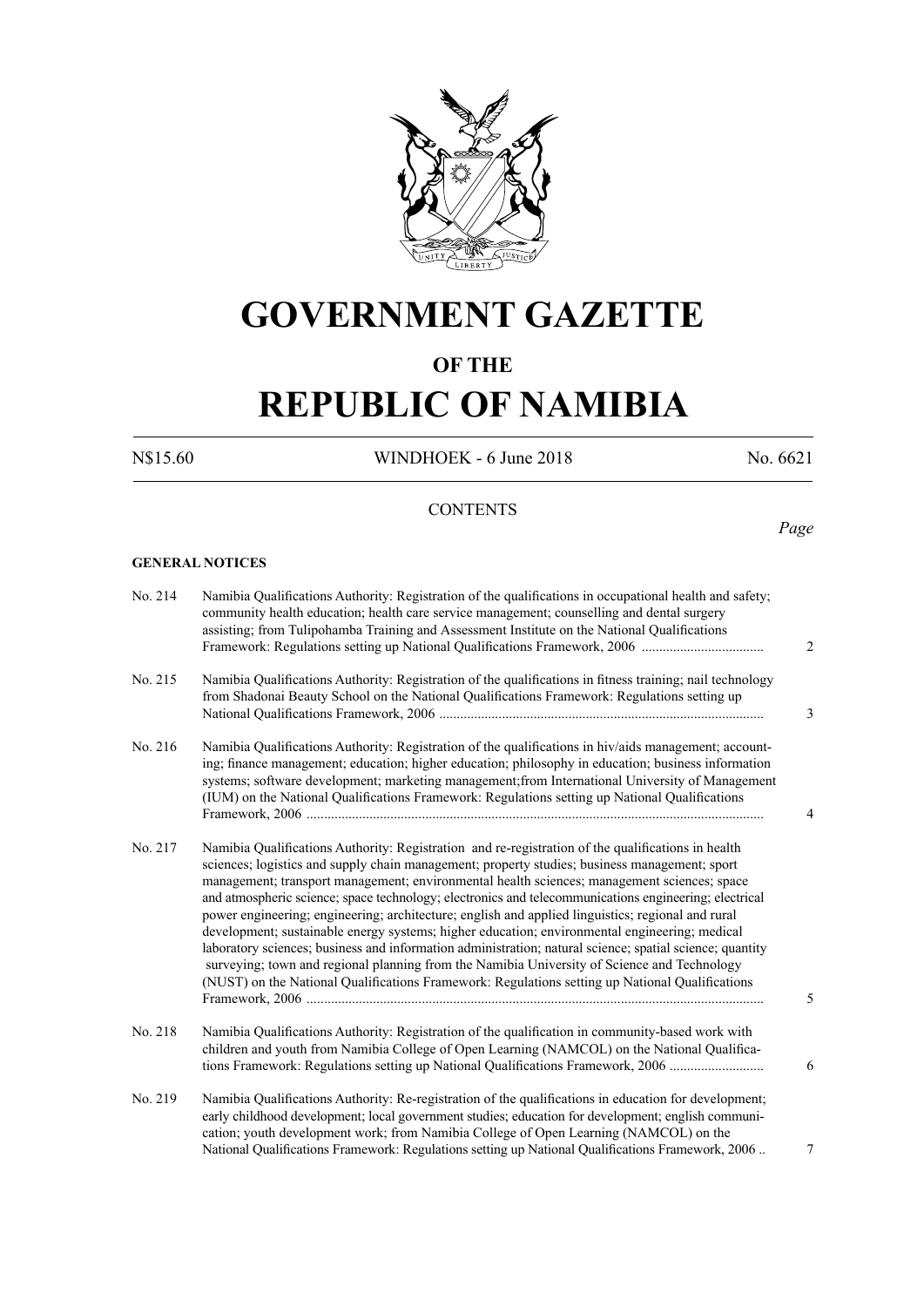| No. 220 | Namibia Qualifications Authority: Re-registration of the qualifications in pharmacy; geology; statistics;<br>industrial biochemistry; population studies; chemistry; physics; records and archives management;<br>applied statistics and demography; tourism; mathematics; mechanical engineering; electronic<br>engineering; telecommunication engineering; metallurgical engineering; computer engineering;<br>mining engineering; civil engineering; electrical engineering; financial mathematics; music; library<br>and information; records and archives management; public relations; laws; paralegal studies from the<br>University of Namibia (UNAM) on the National Qualifications Framework: Regulations setting up                                                                              |
|---------|-------------------------------------------------------------------------------------------------------------------------------------------------------------------------------------------------------------------------------------------------------------------------------------------------------------------------------------------------------------------------------------------------------------------------------------------------------------------------------------------------------------------------------------------------------------------------------------------------------------------------------------------------------------------------------------------------------------------------------------------------------------------------------------------------------------|
| No. 221 | Namibia Qualifications Authority: Registration of the qualifications in defence and security;<br>chemistry; biochemistry; accounting; animal health; veterinary medicine; labour and employment<br>studies; science education; mathematics education; sport education; early childhood development;<br>curriculum instruction and assessments; adult education; inclusive education; literacy and learning;<br>educational technology; leadership, management and policy studies; fisheries and aquatic sciences;<br>fisheries and aquatic sciences; drama; pharmacy; HIV/AIDS management and counselling; upper<br>primary education; agriculture; from the University of Namibia (UNAM) on the National<br>Qualifications Framework: Regulations setting up National Qualifications Framework, 2006<br>10 |
| No. 222 | Namibia Qualifications Authority: Re-registration of the qualifications in education: senior primary;<br>senior primary education; pre-primary education dppe; secondary education ACSE from Institute<br>of Open Learning (IOL) on the National Qualifications Framework: Regulations setting up National<br>11                                                                                                                                                                                                                                                                                                                                                                                                                                                                                            |
| No. 223 | Namibia Qualifications Authority: Registration of the qualifications in education secondary; education<br>from Institute of Open Learning (IOL) on the National Qualifications Framework: Regulations setting<br>12                                                                                                                                                                                                                                                                                                                                                                                                                                                                                                                                                                                         |
| No. 224 | Namibia Qualifications Authority: Re-registration of qualifications and unit standards in automotive<br>mechanics; information communication technology; automotive electrical; postal services; first aid;<br>occupational health and safety; electro-technology; scaffolding; from the Namibia Training Authority<br>on the National Qualifications Framework: Regulations setting up National Qualifications Frame-<br>13                                                                                                                                                                                                                                                                                                                                                                                |
| No. 225 | Namibia Qualifications Authority: Registration and re-registration of qualifications and unit standards<br>in bricklaying and plastering; air conditioning and refrigeration; fire fighting and rescue operations;<br>office administration; joinery and cabinet making; clothing production; solar installation from the<br>Namibia Training Authority on the National Qualifications Framework: Regulations setting up<br>14                                                                                                                                                                                                                                                                                                                                                                              |

# **Government Notice**

# **NAMIBIA QUALIFICATIONS AUTHORITY**

#### No. 214 2018

# REGISTRATION OF THE QUALIFICATIONS IN OCCUPATIONAL HEALTH AND SAFETY; COMMUNITY HEALTH EDUCATION; HEALTH CARE SERVICE MANAGEMENT; COUNSELLING AND DENTAL SURGERY ASSISTING; FROM TULIPOHAMBA TRAINING AND ASSESSMENT INSTITUTE ON THE NATIONAL QUALIFICATIONS FRAMEWORK: REGULATIONS SETTING UP NATIONAL QUALIFICATIONS FRAMEWORK, 2006

Under regulation 9(2) of the Regulations Setting up the National Qualifications Framework for Namibia, published under Government Notice No. 125 of 28 August 2006, the Council of the Namibia Qualifications Authority (NQA) hereby publishes its approval of qualifications in Occupational Health and Safety; Community Health Education; Health Care Service Management; Counselling and Dental Surgery Assisting and registration thereof onto the National Qualifications Framework made on 28 March 2018 as set out in the Schedule.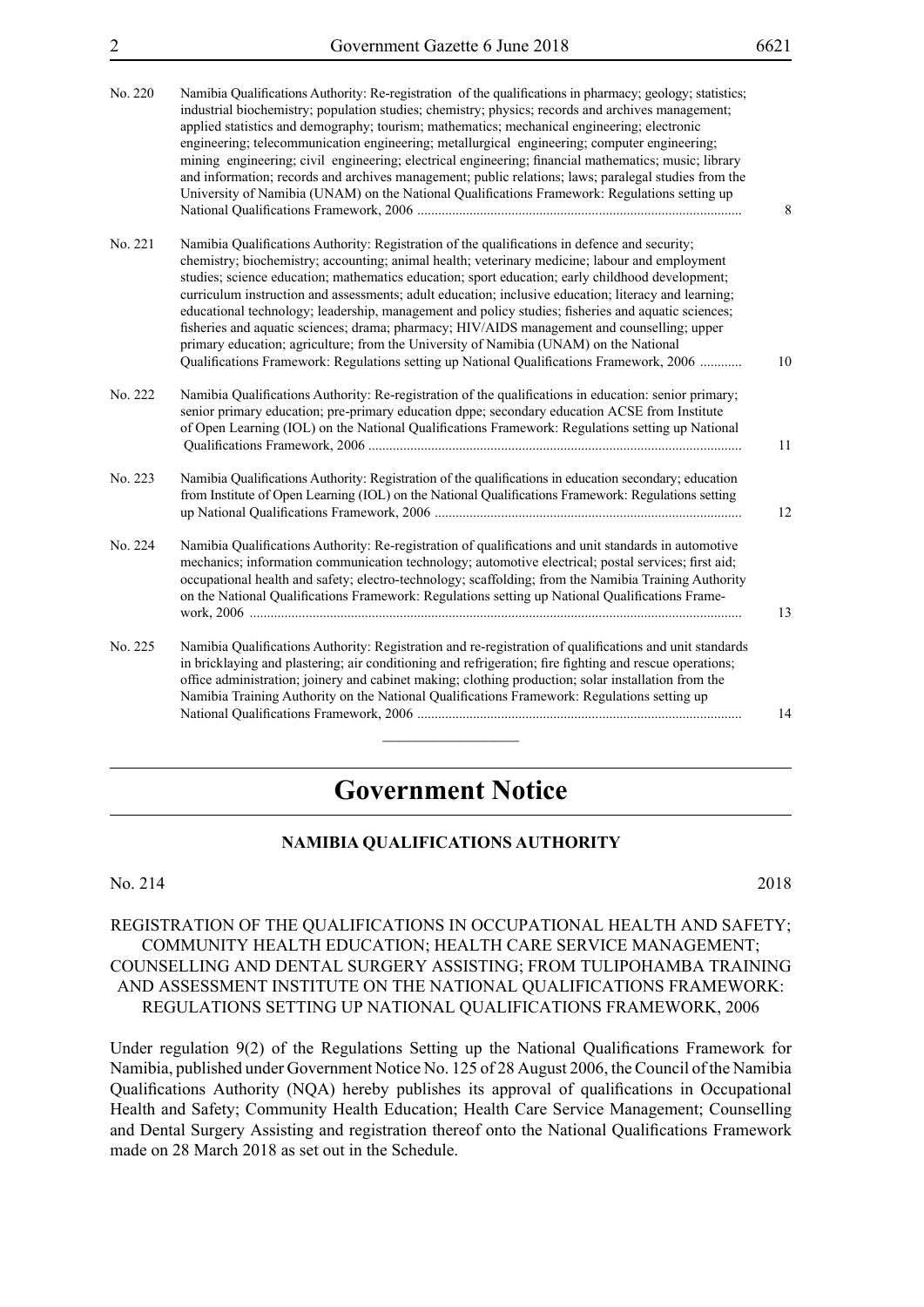# **G. Likando Chairperson COUNCIL OF THE NAMIBIA QUALIFICATIONS AUTHORITY**

#### **SCHEDULE**

a) The Council of the Namibia Qualifications Authority (NQA) has registered the following qualifications submitted by the Tulipohamba Training and Assessment Institute onto the National Qualifications Framework:

| NQF Id<br><b>Number</b> | <b>Qualification Title</b>                           | <b>NQF</b><br>Level |
|-------------------------|------------------------------------------------------|---------------------|
| Q0932                   | Diploma in Occupational Health and Safety (Level 6)  | 6                   |
| Q0933                   | Diploma in Community Health Education (Level 6)      | 6                   |
| Q0934                   | Diploma in Health Care Service Management (Level 6). | 6                   |
| Q0935                   | Diploma in Counselling (Level 6)                     | 6                   |
| Q0936                   | Certificate in Dental Surgery Assisting (Level 4)    | 4                   |

- b) The Council anticipates that the qualification listed above shall be reviewed during **2023** prior to them being re-registered on or withdrawn from the National Qualifications Framework.
- c) Copies of the qualifications and any supporting quality assurance documents are available from Tulipohamba Training and Assessment Institute) or from the NQA.

#### **NAMIBIA QUALIFICATIONS AUTHORITY**

 $\frac{1}{2}$ 

No. 215 2018

# REGISTRATION OF THE QUALIFICATIONS IN FITNESS TRAINING; NAIL TECHNOLOGY FROM SHADONAI BEAUTY SCHOOL ON THE NATIONAL QUALIFICATIONS FRAMEWORK: REGULATIONS SETTING UP NATIONAL QUALIFICATIONS FRAMEWORK, 2006

Under regulation 9(2) of the Regulations Setting up the National Qualifications Framework for Namibia, published under Government Notice No. 125 of 28 August 2006, the Council of the Namibia Qualifications Authority (NQA) hereby publishes its approval of qualifications in Fitness Training; Nail Technology; the registration thereof onto the National Qualifications Framework made on 28 March 2018 as set out in the Schedule.

# **G. Likando Chairperson COUNCIL OF THE NAMIBIA QUALIFICATIONS AUTHORITY**

#### **SCHEDULE**

a) The Council of the Namibia Qualifications Authority (NQA) has registered the following qualifications submitted by the Shadonai Beauty School onto the National Qualifications Framework:

| NQF Id<br><b>Number</b> | Qualification Title                       | <b>NOF</b><br>Level |
|-------------------------|-------------------------------------------|---------------------|
| $\sqrt{0.0925}$         | Certificate in Fitness Training (Level 5) |                     |
| O0926                   | Certificate in Nail Technology (Level 4)  |                     |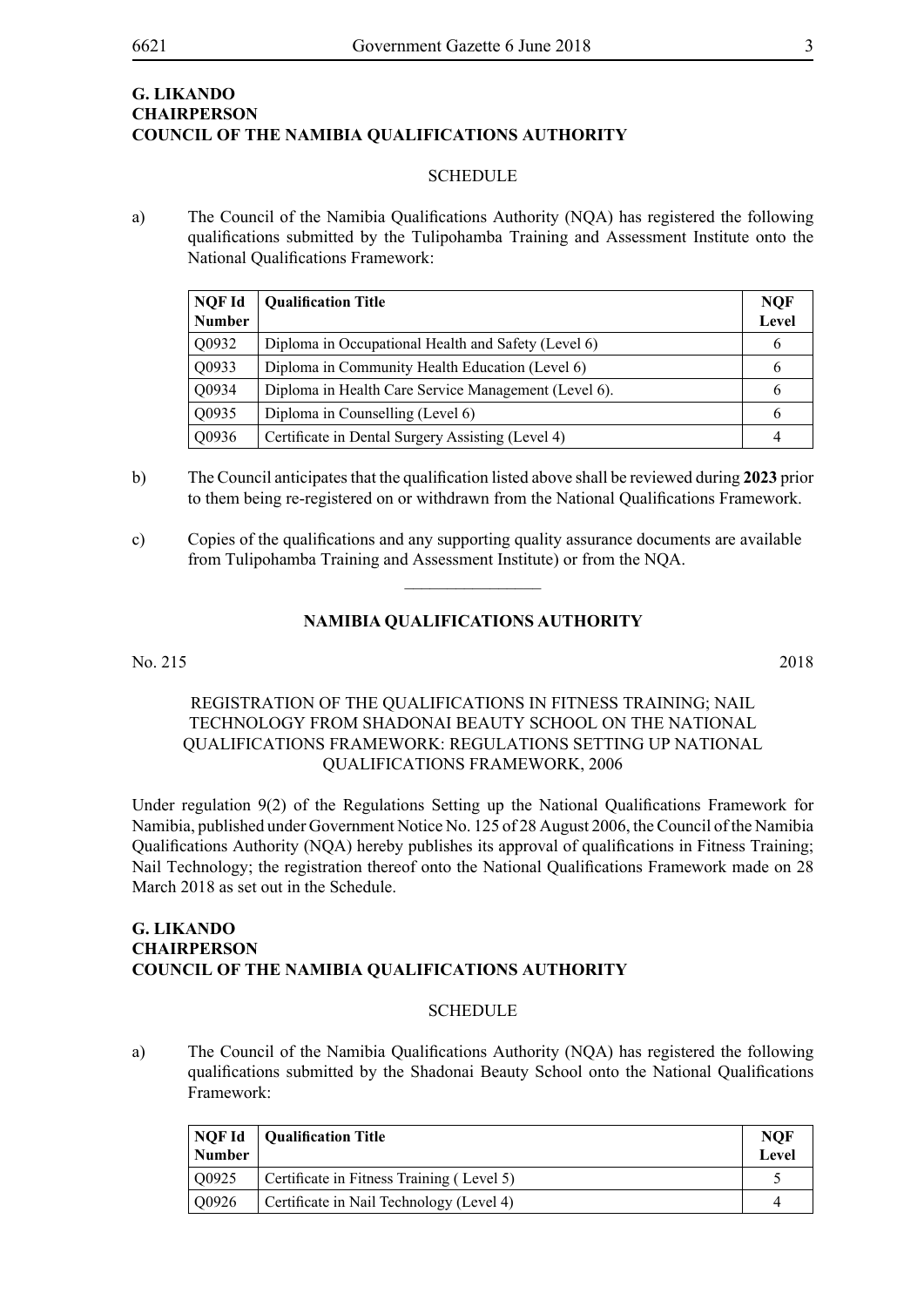- b) The Council anticipates that the qualification listed above shall be reviewed during **2023** prior to them being re-registered on or withdrawn from the National Qualifications Framework.
- c) Copies of the qualifications and any supporting quality assurance documents are available from Shadonai Beauty School or from the NQA.

 $\frac{1}{2}$ 

# **NAMIBIA QUALIFICATIONS AUTHORITY**

#### No. 216 2018

# REGISTRATION OF THE QUALIFICATIONS IN HIV/AIDS MANAGEMENT; ACCOUNTING; FINANCE MANAGEMENT; EDUCATION; HIGHER EDUCATION; PHILOSOPHY IN EDUCATION; BUSINESS INFORMATION SYSTEMS; SOFTWARE DEVELOPMENT; MARKETING MANAGEMENT; FROM INTERNATIONAL UNIVERSITY OF MANAGEMENT (IUM)ON THE NATIONAL QUALIFICATIONS FRAMEWORK: REGULATIONS SETTING UP NATIONAL QUALIFICATIONS FRAMEWORK, 2006

Under regulation 9(2) of the Regulations Setting up the National Qualifications Framework for Namibia, published under Government Notice No. 125 of 28 August 2006, the Council of the Namibia Qualifications Authority (NQA) hereby publishes its approval of qualifications in HIV/ Aids Management; Accounting; Finance Management; Education; Higher Education; Philosophy In Education; Business Information Systems; Software Development; Marketing Management the registration thereof onto the National Qualifications Framework made on 28 March 2018 as set out in the Schedule.

# **G. Likando Chairperson COUNCIL OF THE NAMIBIA QUALIFICATIONS AUTHORITY**

#### **SCHEDULE**

a) The Council of the Namibia Qualifications Authority (NQA) has registered and re-registered the following qualifications submitted by the International University of Management (IUM) onto the National Qualifications Framework:

| <b>NOF Id</b><br><b>Number</b> | <b>Qualification Title</b>                                  | <b>NQF</b><br>Level |
|--------------------------------|-------------------------------------------------------------|---------------------|
| Q1030                          | Bachelor of HIV/AIDS Management                             | 7                   |
| Q1031                          | Bachelor of HIV/AIDS Management Honours                     | 8                   |
| Q1007                          | Bachelor of Accounting Honours                              | 8                   |
| Q1001                          | Postgraduate Diploma in Finance Management (Level 8)        | 8                   |
| Q0871                          | Postgraduate Diploma in Education (Level 8)                 | 8                   |
| Q0962                          | Postgraduate Diploma in Higher Education (Level 8)          | 8                   |
| Q0963                          | Doctor of Philosophy in Education                           | 10                  |
| Q1011                          | Certificate in Business Information Systems (Level 5)       | 5                   |
| Q1012                          | Diploma in Business Information Systems (Level 6)           | 6                   |
| Q1013                          | Bachelor of Science in Business Information Systems         | 7                   |
| Q1026                          | Bachelor of Science in Business Information Systems Honours | 8                   |
| Q1009                          | Bachelor of Science in Software Development                 | 7                   |
| Q1010                          | Bachelor of Science in Software Development Honours         | 8                   |
| Q1022                          | Certificate in Marketing Management (Level 5)               | 5                   |
| Q1023                          | Diploma in Marketing Management (Level 6)                   | 6                   |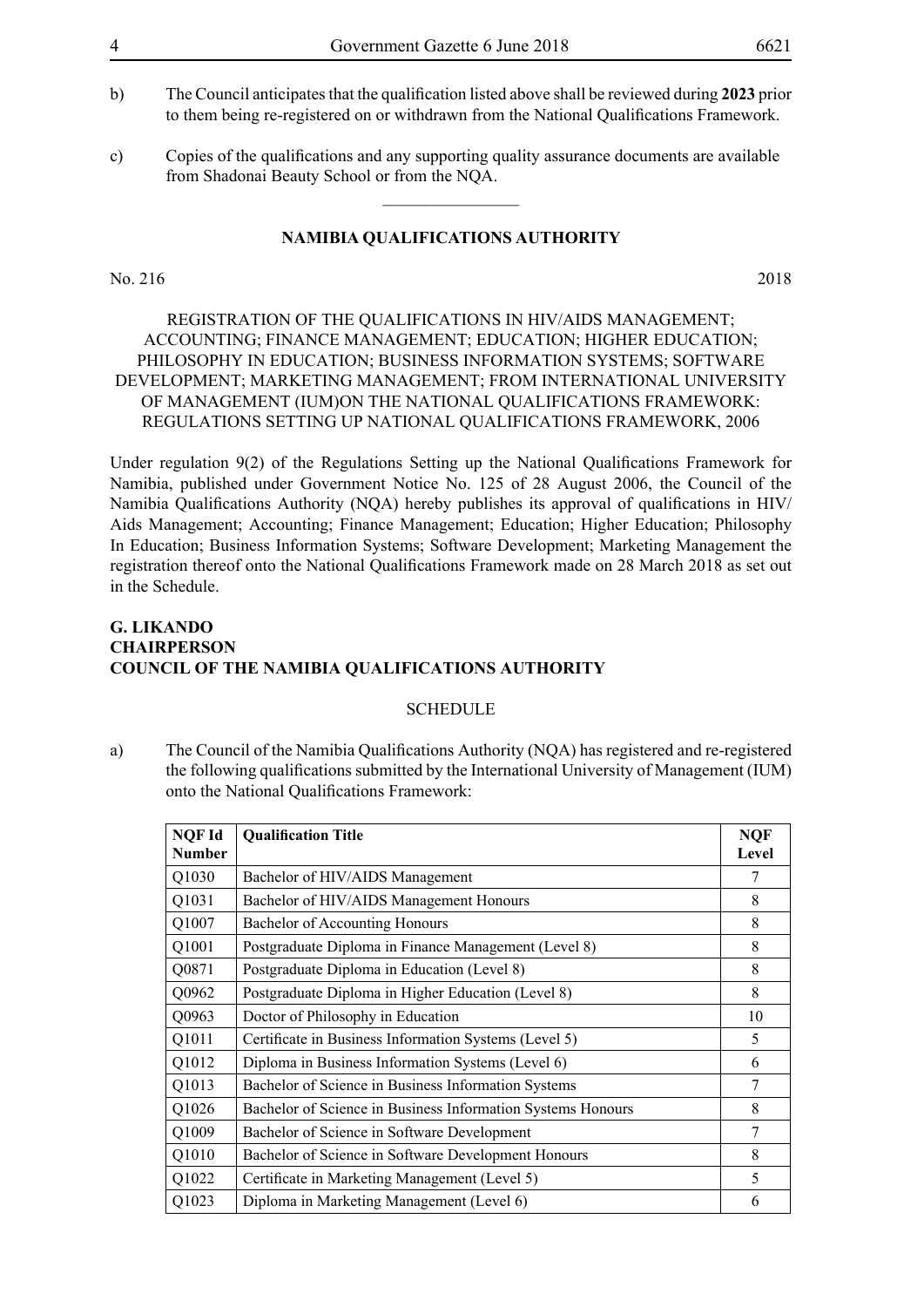| $\sqrt{Q1024}$ | <b>Bachelor in Marketing Management</b>         |  |
|----------------|-------------------------------------------------|--|
| $\sqrt{Q1025}$ | <b>Bachelor in Marketing Management Honours</b> |  |

b) The Council anticipates that the qualification listed above shall be reviewed during **2023** prior to them being re-registered on or withdrawn from the National Qualifications Framework.

c) Copies of the qualifications and any supporting quality assurance documents are available from International University of Management (IUM) or from the NQA.

#### **NAMIBIA QUALIFICATIONS AUTHORITY**

 $\overline{\phantom{a}}$  , where  $\overline{\phantom{a}}$ 

#### No. 217 2018

REGISTRATION AND RE-REGISTRATION OF THE QUALIFICATIONS IN HEALTH SCIENCES; LOGISTICS AND SUPPLY CHAIN MANAGEMENT; PROPERTY STUDIES; BUSINESS MANAGEMENT ; SPORT MANAGEMENT; TRANSPORT MANAGEMENT ; ENVIRONMENTAL HEALTH SCIENCES ; MANAGEMENT SCIENCES; SPACE AND ATMOSPHERIC SCIENCE; SPACE TECHNOLOGY; ELECTRONICS AND TELECOMMUNICATIONS ENGINEERING; ELECTRICAL POWER ENGINEERING; ENGINEERING; ARCHITECTURE; ENGLISH AND APPLIED LINGUISTICS; REGIONAL AND RURAL DEVELOPMENT; SUSTAINABLE ENERGY SYSTEMS; HIGHER EDUCATION; ENVIRONMENTAL ENGINEERING; MEDICAL LABORATORY SCIENCES; BUSINESS AND INFORMATION ADMINISTRATION; NATURAL SCIENCE; SPATIAL SCIENCE; QUANTITY SURVEYING; TOWN AND REGIONAL PLANNING FROM THE NAMIBIA UNIVERSITY OF SCIENCE AND TECHNOLOGY (NUST) ON THE NATIONAL QUALIFICATIONS FRAMEWORK: REGULATIONS SETTING UP NATIONAL QUALIFICATIONS FRAMEWORK, 2006

Under regulation 9(2) of the Regulations Setting up the National Qualifications Framework for Namibia, published under Government Notice No. 125 of 28 August 2006, the Council of the Namibia Qualifications Authority (NQA) hereby publishes its approval of qualifications in Health Sciences; Logistics and Supply Chain Management; Property Studies; Business Management ; Sport Management; Transport Management ; Environmental Health Sciences ; Management Sciences; Space and Atmospheric Science; Space Technology; Electronics and Telecommunications Engineering; Electrical Power Engineering; Engineering; Architecture; English and Applied Linguistics; Regional and Rural Development; Sustainable Energy Systems; Higher Education; Environmental Engineering; Medical Laboratory Sciences; Business and Information Administration; Natural Science; Spatial Science; Quantity Surveying; Town and Regional Planning and the registration and re-registration thereof onto the National Qualifications Framework made on 28 March 2018 as set out in the Schedule.

# **G. Likando Chairperson COUNCIL OF THE NAMIBIA QUALIFICATIONS AUTHORITY**

#### **SCHEDULE**

a) The Council of the Namibia Qualifications Authority (NQA) has registered and re-registered the following qualifications submitted by the Namibia University of Science and Technology (NUST) onto the National Qualifications Framework: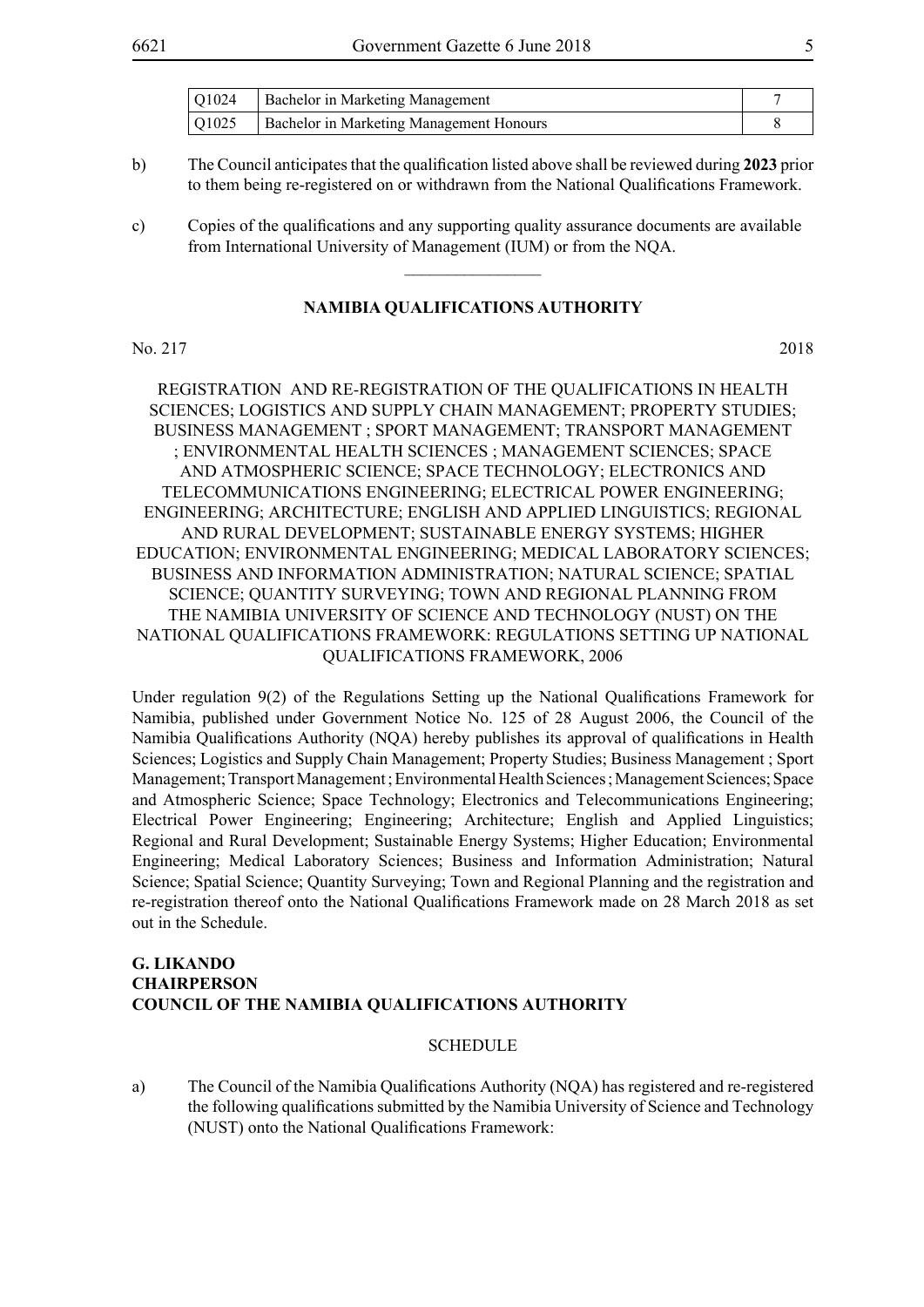| <b>NQF Id</b> | <b>Qualification Title</b>                                                   | Level            |
|---------------|------------------------------------------------------------------------------|------------------|
| <b>Number</b> |                                                                              |                  |
| Q1107         | Master of Health Sciences                                                    | 9                |
| Q0163         | Bachelor of Logistics and Supply Chain Management Honours                    | 8                |
| Q0275         | Bachelor of Logistics and Supply Chain Management                            | $\tau$           |
| Q0941         | <b>Bachelor of Property Studies</b>                                          | 8                |
| Q0942         | Diploma in Property Studies (Level 6)                                        | 6                |
| Q0959         | Bachelor of Business Management Honours                                      | 8                |
| Q0960         | Bachelor of Sport Management                                                 | $\boldsymbol{7}$ |
| Q0971         | Bachelor of Transport Management                                             | 7                |
| Q0310         | <b>Bachelor of Environmental Health Sciences</b>                             | 8                |
| Q0989         | Doctor of Philosophy in Management Sciences                                  | 10               |
| Q0986         | Postgraduate Diploma in Space and Atmospheric Science (Level 8)              | 8                |
| Q0987         | Postgraduate Diploma in Space Technology (Level 8)                           | 8                |
| Q1032         | Bachelor of Engineering in Electronics and Telecommunications<br>Engineering | 8                |
| Q1027         | Bachelor of Engineering in Electrical Power Engineering                      | 8                |
| Q1034         | Doctor of Philosophy in Engineering                                          | 10               |
| Q0993         | <b>Bachelor of Architecture</b>                                              | 7                |
| Q0979         | Master of English and Applied Linguistics                                    | 9                |
| Q0231         | Bachelor of Regional and Rural Development                                   | $\tau$           |
| Q0992         | Master of Sustainable Energy Systems                                         | 9                |
| Q0980         | Postgraduate Certificate in Higher Education (Level 8)                       | 8                |
| Q0990         | Master of Environmental Engineering                                          | 9                |
| Q0991         | <b>Bachelor of Medical Laboratory Sciences</b>                               | 8                |
| Q0994         | <b>Bachelor of Architecture Honours</b>                                      | 8                |
| Q0943         | Bachelor of Business and Information Administration                          | $\overline{7}$   |
| Q0973         | Doctor of Philosophy in Natural Science                                      | 10               |
| Q0974         | Doctor of Philosophy in Spatial Science                                      | 10               |
| Q0985         | <b>Bachelor of Quantity Surveying</b>                                        | $\tau$           |
| Q0228         | Bachelor of Town and Regional Planning                                       | 7                |
| Q0674         | Master of Engineering in Civil Engineering                                   | 9                |

- b) The Council anticipates that the qualification listed above shall be reviewed during **2023** prior to them being re-registered on or withdrawn from the National Qualifications Framework.
- c) Copies of the qualifications and any supporting quality assurance documents are available from Namibia University of Science and Technology (NUST) or from the NQA.

 $\overline{\phantom{a}}$  , where  $\overline{\phantom{a}}$ 

# **NAMIBIA QUALIFICATIONS AUTHORITY**

No. 218 2018

# REGISTRATION OF THE QUALIFICATION IN COMMUNITY-BASED WORK WITH CHILDREN AND YOUTH FROM NAMIBIA COLLEGE OF OPEN LEARNING (NAMCOL) ON THE NATIONAL QUALIFICATIONS FRAMEWORK: REGULATIONS SETTING UP NATIONAL QUALIFICATIONS FRAMEWORK, 2006

Under regulation 9(2) of the Regulations Setting up the National Qualifications Framework for Namibia, published under Government Notice No. 125 of 28 August 2006, the Council of the Namibia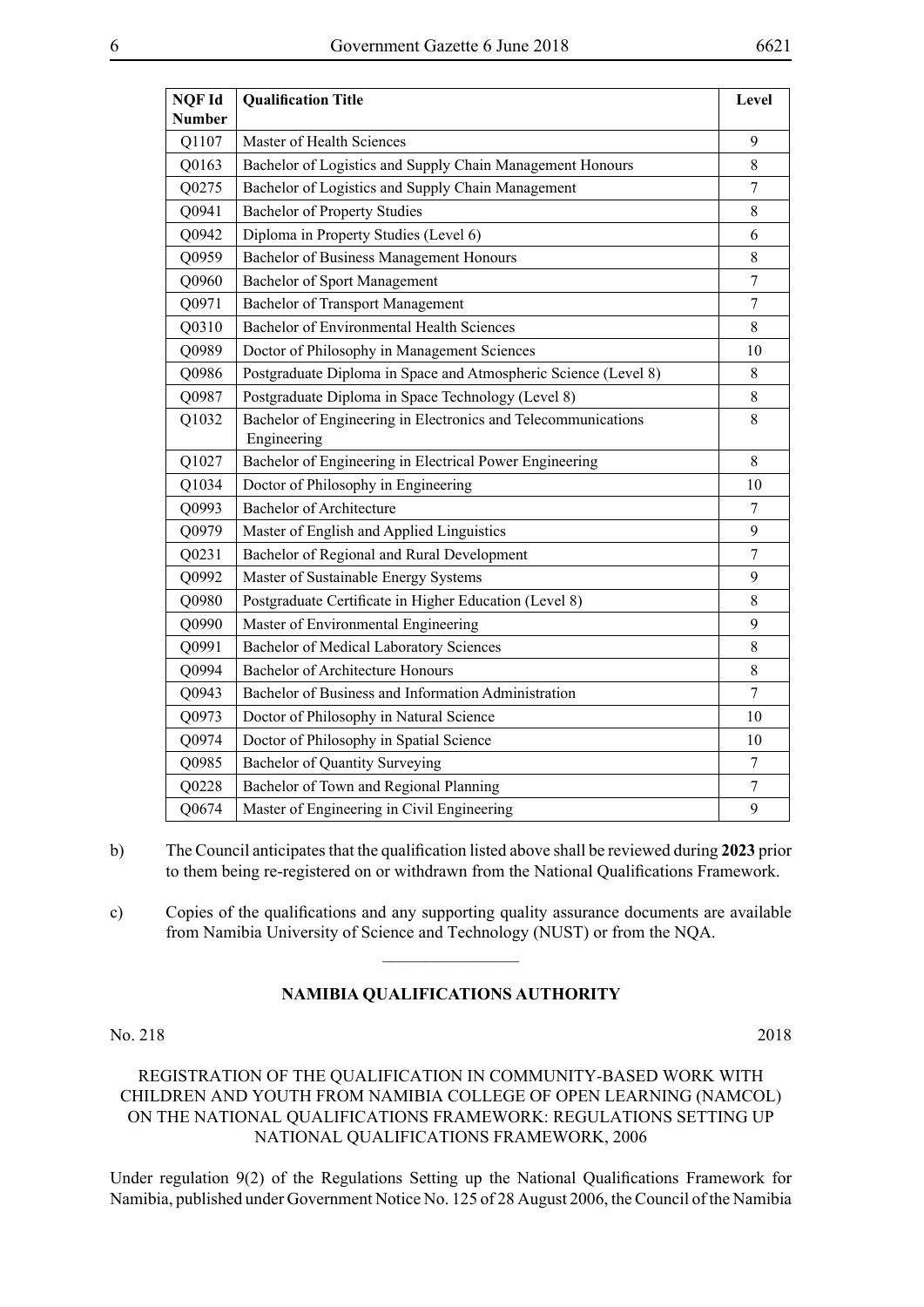Qualifications Authority (NQA) hereby publishes its approval of the qualification in Communitybased Work with Children and Youth; and the registration thereof onto the National Qualifications Framework made on 28 March 2018 as set out in the Schedule.

# **G. Likando Chairperson COUNCIL OF THE NAMIBIA QUALIFICATIONS AUTHORITY**

#### **SCHEDULE**

a) The Council of the Namibia Qualifications Authority (NQA) has registered the following qualification submitted by the Namibia College of Open Learning (NAMCOL) onto the National Qualifications Framework:

| <b>Number</b> | NOF Id   Qualification Title                                          | <b>NOF</b><br>Level |
|---------------|-----------------------------------------------------------------------|---------------------|
| O0886         | Certificate in Community-based Work with Children and Youth (Level 4) |                     |

- b) The Council anticipates that the qualification listed above shall be reviewed during **2023**  prior to it being re-registered on or withdrawn from the National Qualifications Framework.
- c) Copies of the qualification and any supporting quality assurance documents are available from Namibia College of Open Learning (NAMCOL) or from the NQA.

#### **NAMIBIA QUALIFICATIONS AUTHORITY**

 $\overline{\phantom{a}}$  , where  $\overline{\phantom{a}}$ 

No. 219 2018

RE-REGISTRATION OF THE QUALIFICATIONS IN EDUCATION FOR DEVELOPMENT; EARLY CHILDHOOD DEVELOPMENT; LOCAL GOVERNMENT STUDIES; EDUCATION FOR DEVELOPMENT; ENGLISH COMMUNICATION; YOUTH DEVELOPMENT WORK; FROM NAMIBIA COLLEGE OF OPEN LEARNING (NAMCOL) ON THE NATIONAL QUALIFICATIONS FRAMEWORK: REGULATIONS SETTING UP NATIONAL QUALIFICATIONS FRAMEWORK, 2006

Under regulation 9(2) of the Regulations Setting up the National Qualifications Framework for Namibia, published under Government Notice No. 125 of 28 August 2006, the Council of the Namibia Qualifications Authority (NQA) hereby publishes its approval of qualifications in Education for Development; Early Childhood Development; Local Government Studies; English Communication;Youth Development Work; the re-registration thereof onto the National Qualifications Framework made on 28 March 2018 as set out in the Schedule.

# **G. Likando Chairperson COUNCIL OF THE NAMIBIA QUALIFICATIONS AUTHORITY**

#### **SCHEDULE**

a) The Council of the Namibia Qualifications Authority (NQA) has re-registered the following qualifications submitted by the Namibia College of Open Learning (NAMCOL) onto the National Qualifications Framework: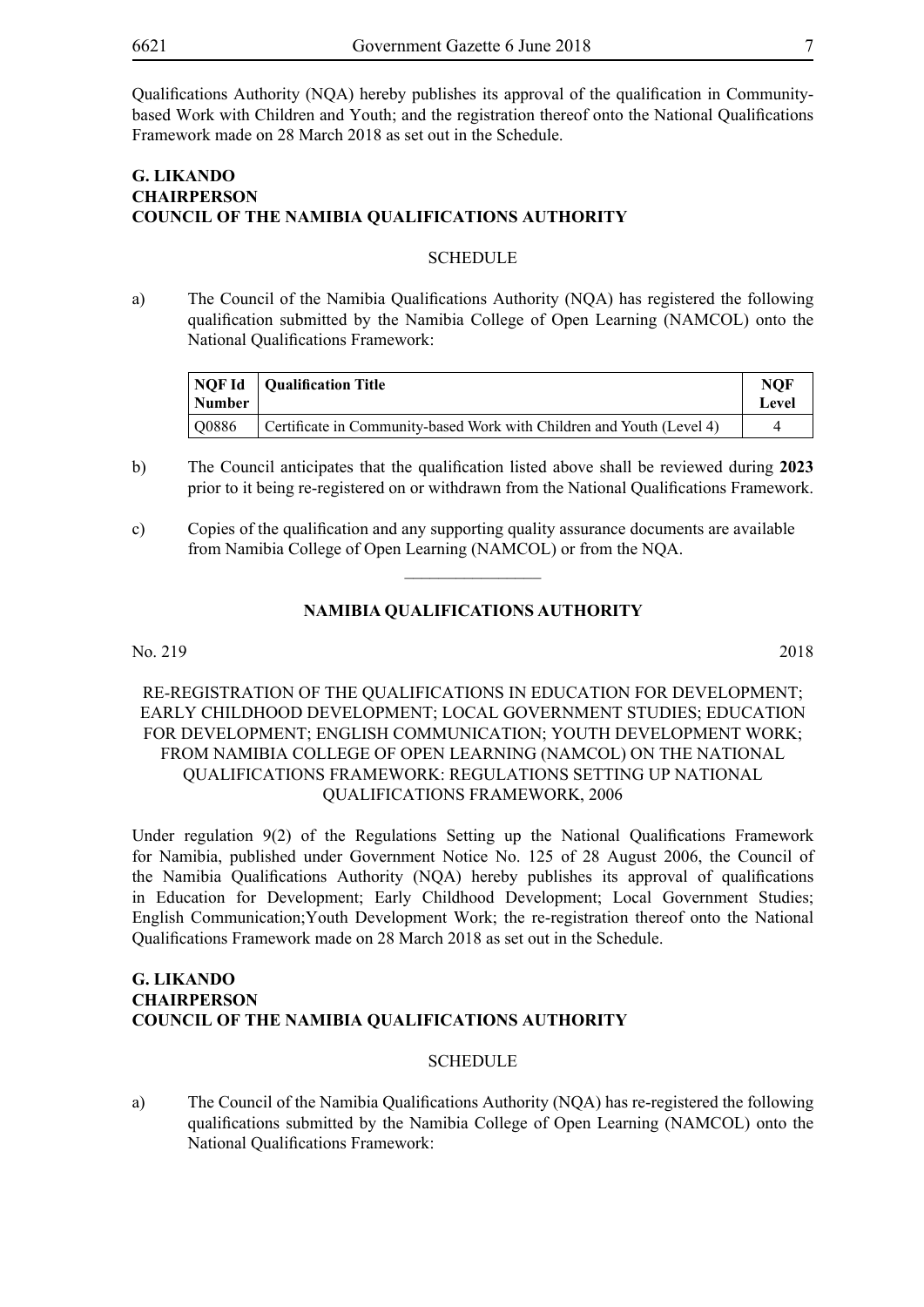| NQF Id<br><b>Number</b> | <b>Qualification Title</b>                           | <b>NOF</b><br>Level |  |
|-------------------------|------------------------------------------------------|---------------------|--|
|                         |                                                      |                     |  |
|                         | <b>Extension</b>                                     |                     |  |
| Q0140                   | Certificate in Education for Development (Level 4)   | $\overline{4}$      |  |
| Q0142                   | Certificate in Early Childhood Development (Level 5) | 5                   |  |
|                         | <b>Rollover</b>                                      |                     |  |
| Q0184                   | Certificate in Local Government Studies (Level 4)    | $\overline{4}$      |  |
| Q0187                   | Diploma in Education for Development (Level 6)       | 6                   |  |
| Q0183                   | Certificate in English Communication (Level 3)       | 3                   |  |
| Q0395                   | Diploma in Youth Development Work (Level 6)          | 6                   |  |
| Q0140                   | Certificate in Education for Development (Level 4)   | $\overline{4}$      |  |
| Q0142                   | Certificate in Early Childhood Development (Level 5) | 5                   |  |

- b) The Council anticipates that the qualification listed above shall be reviewed before or during **2020** prior to them being re-registered on or withdrawn from the National Qualifications Framework.
- c) Copies of the qualifications and any supporting quality assurance documents are available from Namibia College of Open Learning (NAMCOL) or from the NQA.

 $\frac{1}{2}$ 

No. 220 2018

RE-REGISTRATION OF THE QUALIFICATIONS IN PHARMACY; GEOLOGY; STATISTICS; INDUSTRIAL BIOCHEMISTRY; POPULATION STUDIES; CHEMISTRY; PHYSICS; RECORDS AND ARCHIVES MANAGEMENT; APPLIED STATISTICS AND DEMOGRAPHY; TOURISM; MATHEMATICS; MECHANICAL ENGINEERING; ELECTRONIC ENGINEERING; TELECOMMUNICATION ENGINEERING; METALLURGICAL ENGINEERING; COMPUTER ENGINEERING; MINING ENGINEERING; CIVIL ENGINEERING; ELECTRICAL ENGINEERING; FINANCIAL MATHEMATICS; MUSIC; LIBRARY AND INFORMATION; RECORDS AND ARCHIVES MANAGEMENT; PUBLIC RELATIONS; LAWS; PARALEGAL STUDIES FROM THE UNIVERSITY OF NAMIBIA (UNAM) ON THE NATIONAL QUALIFICATIONS FRAMEWORK: REGULATIONS SETTING UP NATIONAL QUALIFICATIONS FRAMEWORK, 2006

Under regulation 9(2) of the Regulations Setting up the National Qualifications Framework for Namibia, published under Government Notice No. 125 of 28 August 2006, the Council of the Namibia Qualifications Authority (NQA) hereby publishes its approval of qualifications in Pharmacy; Geology; Statistics; Industrial Biochemistry; Population Studies; Chemistry; Physics; Records and Archives Management; Applied Statistics and Demography; Tourism Mathematics; Mechanical Engineering; Electronic Engineering; Telecommunication Engineering; Metallurgical Engineering; Computer Engineering; Mining Engineering; Civil Engineering; Electrical Engineering; Financial Mathematics; Music; Library and Information; Records and Archives Management; Public Relations; Laws; Paralegal Studies and the re-registration thereof onto the National Qualifications Framework made on 28 March 2018 as set out in the Schedule.

**G. Likando Chairperson COUNCIL OF THE NAMIBIA QUALIFICATIONS AUTHORITY**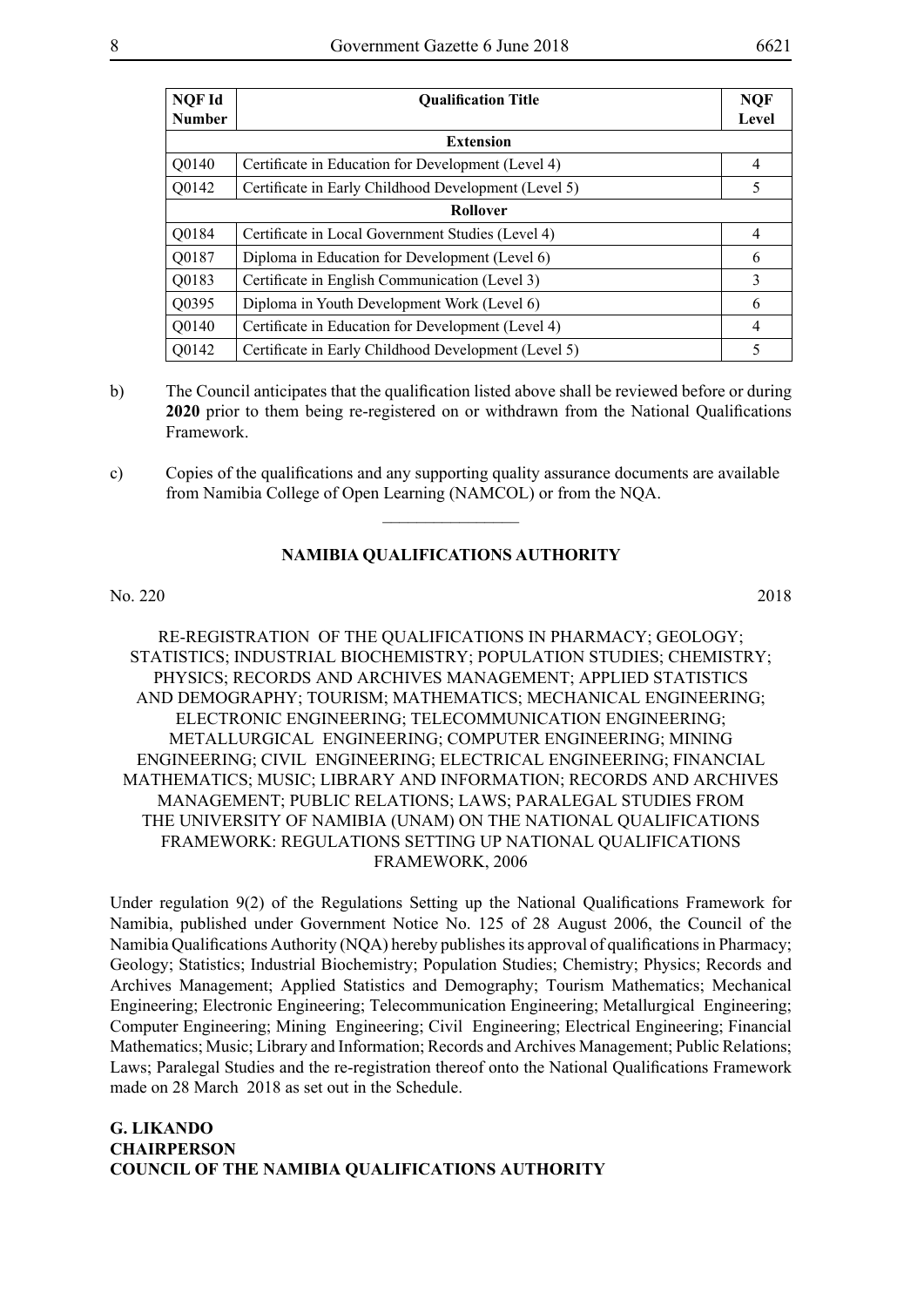#### **SCHEDULE**

a) The Council of the Namibia Qualifications Authority (NQA) has re-registered the following qualifications submitted by the University of Namibia (UNAM) onto the National Qualifications Framework:

| NQF Id                  | <b>Qualification Title</b>                                  | Level       |
|-------------------------|-------------------------------------------------------------|-------------|
| <b>Number</b>           |                                                             |             |
| <b>Review Extension</b> |                                                             |             |
| Q0293                   | Bachelor of Pharmacy Honours                                | 8           |
| Q0333                   | Bachelor of Science in Geology Honours                      | 8           |
| Q0339                   | Bachelor of Science in Statistics Honours                   | 8           |
| Q0338                   | Master of Science in Industrial Biochemistry                | 9           |
| Q0340                   | Bachelor of Science in Population Studies Honours           | 8           |
| Q0347                   | Bachelor of Science in Chemistry Honours                    | 8           |
| Q0305                   | Bachelor of Science in Physics Honours                      | 8           |
| Q0306                   | Master of Science in Physics                                | 9           |
| Q0334                   | Bachelor of Arts in Records and Archives Management Honours | 8           |
| Q0315                   | Master of Science in Applied Statistics and Demography      | 9           |
| Q0368                   | Bachelor of Arts in Tourism Honours                         | 8           |
| Q0332                   | Master of Science in Mathematics                            | 9           |
| Q0337                   | Master of Science in Chemistry                              | 9           |
| Q0132                   | Bachelor of Science in Mechanical Engineering Honours       | 8           |
| Q0133                   | Bachelor of Science in Electronic Engineering Honours       | 8           |
| Q0134                   | Bachelor of Science Telecommunication Engineering Honours   | 8           |
| Q0135                   | Bachelor of Science in Metallurgical Engineering Honours    | 8           |
| Q0136                   | Bachelor of Science in Computer Engineering Honours         | 8           |
| Q0137                   | Bachelor of Science in Mining Engineering Honours           | 8           |
| Q0138                   | Bachelor of Science in Civil Engineering Honours            | 8           |
| Q0139                   | Bachelor of Science in Electrical Engineering Honours       | 8           |
| Q0307                   | Bachelor of Science in Financial Mathematics Honours        | 8           |
| Q0367                   | Diploma in Music (Level 5)                                  | 5           |
| Q0287                   | Diploma in Library and Information (Level 5)                | 5           |
| Q0288                   | Diploma in Records and Archives Management (Level 5)        | 5           |
| Q0289                   | Diploma in Public Relations (Level 5)                       | 5           |
| Q0303                   | Bachelor of Laws (LLB) Honours                              | $\,$ 8 $\,$ |
| Q0304                   | Diploma in Paralegal Studies (Level 5)                      | 5           |
|                         | Rollover                                                    |             |
| Q0134                   | Bachelor of Science Telecommunication Engineering Honours   | 8           |
| Q0132                   | Bachelor of Science in Mechanical Engineering Honours       | 8           |
| Q0133                   | Bachelor of Science in Electronic Engineering Honours       | 8           |
| Q0136                   | Bachelor of Science in Computer Engineering Honours         | 8           |
| Q0135                   | Bachelor of Science in Metallurgical Engineering Honours    | 8           |
| Q0137                   | Bachelor of Science in Mining Engineering Honours           | 8           |
| Q0138                   | Bachelor of Science in Civil Engineering Honours            | 8           |
| Q0139                   | Bachelor of Science in Electrical Engineering Honours       | 8           |

b) The Council anticipates that the qualification listed above shall be reviewed before or during **2020** prior to them being re-registered on or withdrawn from the National Qualifications Framework.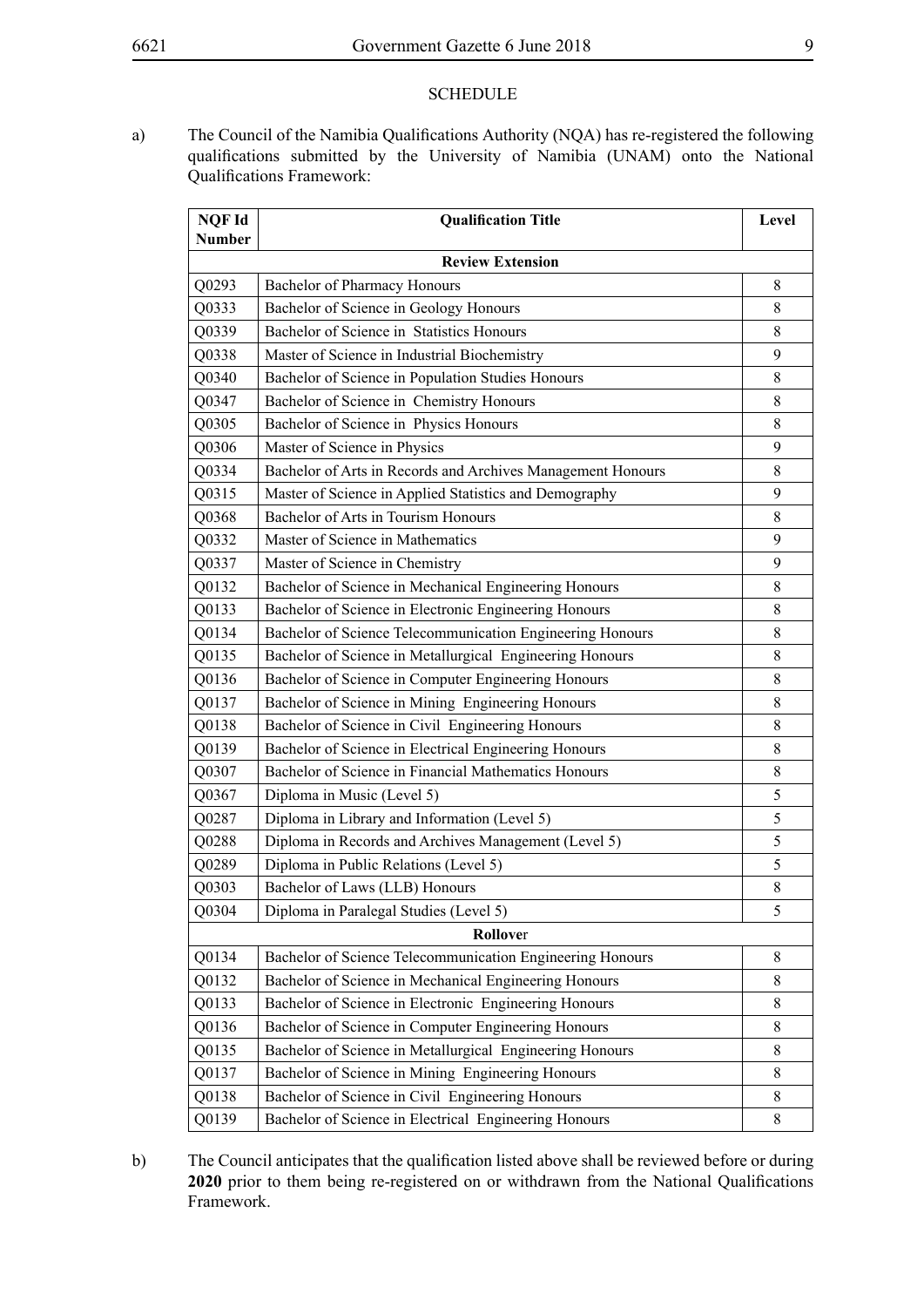c) Copies of the qualifications and any supporting quality assurance documents are available from University of Namibia (UNAM) or from the NQA.

#### **NAMIBIA QUALIFICATIONS AUTHORITY**

 $\overline{\phantom{a}}$  , where  $\overline{\phantom{a}}$ 

No. 221 2018

REGISTRATION OF THE QUALIFICATIONS IN DEFENCE AND SECURITY; CHEMISTRY; BIOCHEMISTRY; ACCOUNTING; ANIMAL HEALTH; VETERINARY MEDICINE; LABOUR AND EMPLOYMENT STUDIES; SCIENCE EDUCATION; MATHEMATICS EDUCATION; SPORT EDUCATION; EARLY CHILDHOOD DEVELOPMENT; CURRICULUM INSTRUCTION AND ASSESSMENTS; ADULT EDUCATION; INCLUSIVE EDUCATION; LITERACY AND LEARNING; EDUCATIONAL TECHNOLOGY; LEADERSHIP, MANAGEMENT AND POLICY STUDIES; FISHERIES AND AQUATIC SCIENCES; FISHERIES AND AQUATIC SCIENCES; DRAMA; PHARMACY; HIV/AIDS MANAGEMENT AND COUNSELLING; UPPER PRIMARY EDUCATION; AGRICULTURE; FROM THE UNIVERSITY OF NAMIBIA (UNAM) ON THE NATIONAL QUALIFICATIONS FRAMEWORK: REGULATIONS SETTING UP NATIONAL QUALIFICATIONS FRAMEWORK, 2006

Under regulation 9(2) of the Regulations Setting up the National Qualifications Framework for Namibia, published under Government Notice No. 125 of 28 August 2006, the Council of the Namibia Qualifications Authority (NQA) hereby publishes its approval of qualifications in Defence and Security; Chemistry; Biochemistry; Accounting; Animal Health; Veterinary Medicine; Labour And Employment Studies; Science Education; Mathematics Education; Sport Education; Early Childhood Development; Curriculum Instruction and Assessments; Adult Education; Inclusive Education; Literacy and Learning; Educational Technology; Leadership, Management and Policy Studies; Drama; Pharmacy; HIV/AIDS Management and Counselling; Upper Primary Education; Agriculture and the registration thereof onto the National Qualifications Framework made on 28 March 2018 as set out in the Schedule.

#### **G. Likando Chairperson COUNCIL OF THE NAMIBIA QUALIFICATIONS AUTHORITY**

#### **SCHEDULE**

a) The Council of the Namibia Qualifications Authority (NQA) has registered the following qualifications submitted by the University of Namibia (UNAM) onto the National Qualifications Framework:

| NQF Id        | <b>Qualification Title</b>                         | Level |
|---------------|----------------------------------------------------|-------|
| <b>Number</b> |                                                    |       |
| Q0944         | Diploma in Defence and Security (Level 7)          | 7     |
| Q0658         | Master of Science in Chemistry                     | 9     |
| Q0659         | Doctor of Philosophy in Chemistry                  | 10    |
| Q0657         | Doctor of Philosophy in Biochemistry               | 10    |
| Q0660         | Master of Science in Biochemistry                  | 9     |
| Q1066         | Diploma in Accounting (Level 6)                    | 6     |
| Q0888         | Diploma in Animal Health (Level 6)                 | 6     |
| Q0887         | Bachelor of Veterinary Medicine                    | 8     |
| Q0851         | Diploma in Labour and Employment Studies (Level 5) | 5     |
| Q1049         | Master of Education in Science Education           | 9     |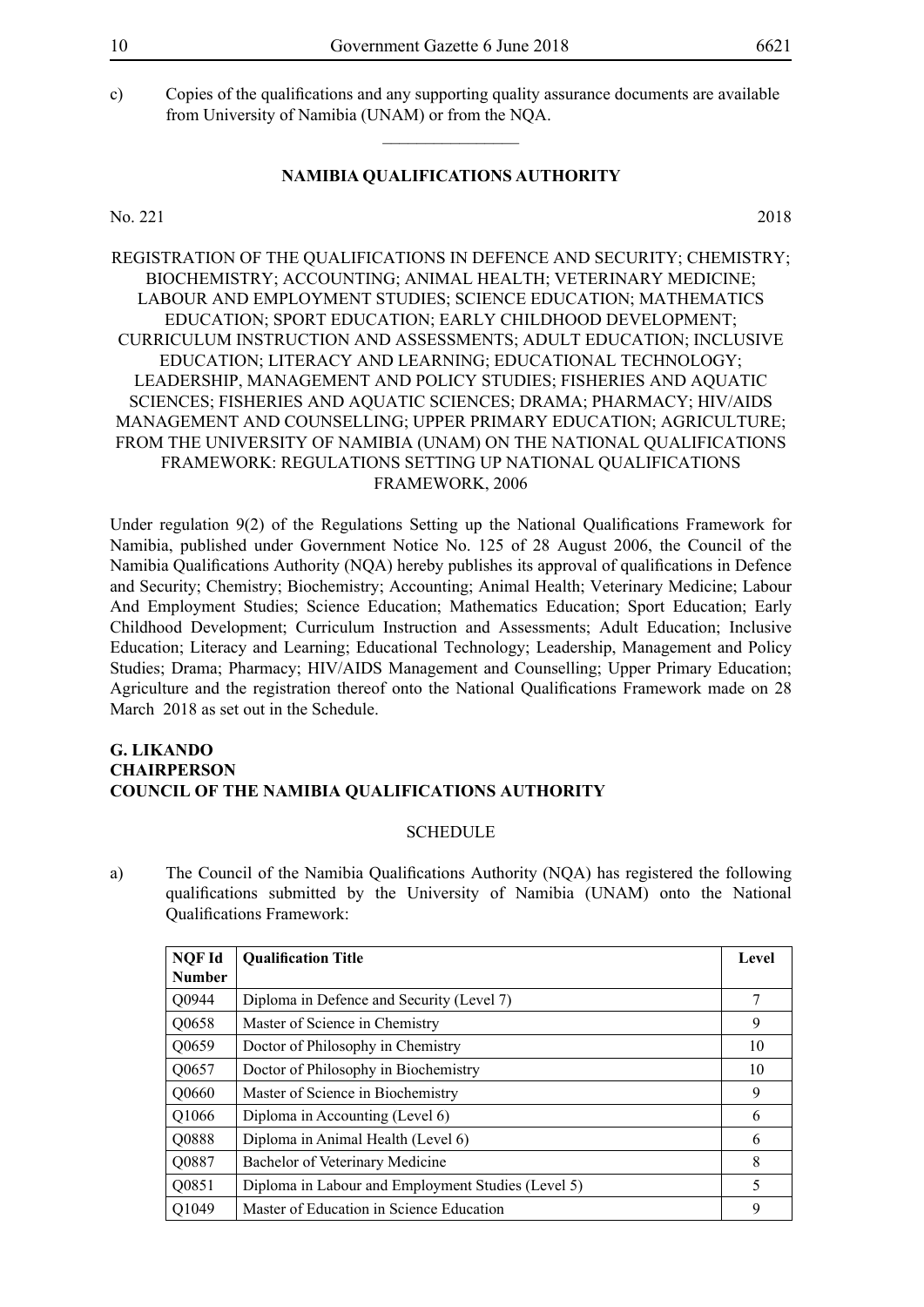| Master of Education in Mathematics Education                     | 9              |
|------------------------------------------------------------------|----------------|
| Master of Education in Sport Education                           | 9              |
| Master of Education in Early Childhood Development               | 9              |
| Master of Education in Curriculum Instruction and Assessments    | 9              |
| Master of Education in Adult Education                           | 9              |
| Master of Education in Inclusive Education                       | 9              |
| Master of Education in Literacy and Learning                     | 9              |
| Master of Educational Technology                                 | 9              |
| Master of Education in Leadership, Management and Policy Studies | 9              |
| Master of Science in Fisheries and Aquatic Sciences              | 9              |
| Doctor of Philosophy in Fisheries and Aquatic Sciences           | 10             |
| Diploma in Drama (Level 5)                                       | 5              |
| Diploma in Pharmacy (Level 6)                                    | 6              |
| Certificate in HIV/AIDS Counselling (Level 4)                    | $\overline{4}$ |
| Diploma in HIV/AIDS Management and Counselling (Level 5)         | 5              |
| Bachelor of Education (Upper Primary Education) Honours          | 8              |
| Doctor of Philosophy in Agriculture                              | 10             |
|                                                                  |                |

- b) The Council anticipates that the qualification listed above shall be reviewed during **2023** prior to them being re-registered on or withdrawn from the National Qualifications Framework.
- c) Copies of the qualifications and any supporting quality assurance documents are available from University of Namibia (UNAM) or from the NQA.

 $\frac{1}{2}$ 

No. 222 2018

# RE-REGISTRATION OF THE QUALIFICATIONS IN EDUCATION: SENIOR PRIMARY; SENIOR PRIMARY EDUCATION; PRE-PRIMARY EDUCATION DPPE; SECONDARY EDUCATION ACSE FROM INSTITUTE OF OPEN LEARNING (IOL) ON THE NATIONAL QUALIFICATIONS FRAMEWORK: REGULATIONS SETTING UP NATIONAL QUALIFICATIONS FRAMEWORK, 2006

Under regulation 9(2) of the Regulations Setting up the National Qualifications Framework for Namibia, published under Government Notice No. 125 of 28 August 2006, the Council of the Namibia Qualifications Authority (NQA) hereby publishes its approval of qualifications in Education: Senior Primary; Senior Primary Education; Pre-Primary Education DPPE; Secondary Education ACSE; the re-registration thereof onto the National Qualifications Framework made on 28 March 2018 as set out in the Schedule.

# **G. Likando Chairperson COUNCIL OF THE NAMIBIA QUALIFICATIONS AUTHORITY**

#### **SCHEDULE**

a) The Council of the Namibia Qualifications Authority (NQA) has re-registered the following qualifications submitted by the Institute of Open Learning (IOL) onto the National Qualifications Framework: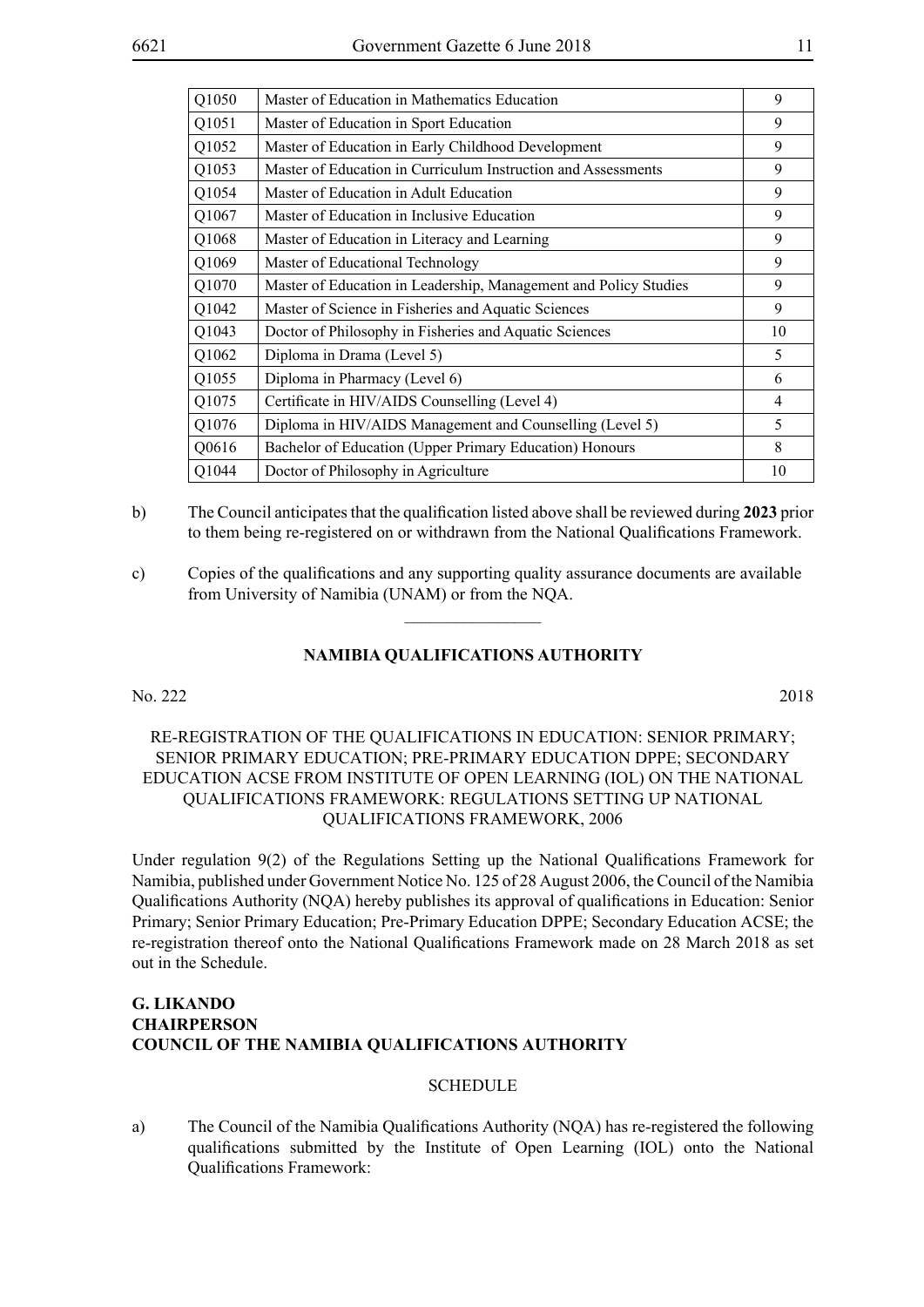| NQF Id        | <b>Qualification Title</b>                                  | NQF   |
|---------------|-------------------------------------------------------------|-------|
| <b>Number</b> |                                                             | Level |
| Q0366         | Bachelor of Education: Senior Primary                       | 8     |
| Q0365         | Advanced Certificate in Senior Primary Education (Level 7)  |       |
| Q0291         | Diploma in Pre-Primary Education, DPPE (Level 7)            |       |
| Q0292         | Advanced Certificate in Secondary Education, ACSE (Level 7) |       |

- b) The Council anticipates that the qualification listed above shall be reviewed before or during **2020** prior to them being re-registered on or withdrawn from the National Qualifications Framework.
- c) Copies of the qualifications and any supporting quality assurance documents are available from Institute of Open Learning (IOL) or from the NQA.

 $\overline{\phantom{a}}$  , where  $\overline{\phantom{a}}$ 

#### No. 223 2018

#### REGISTRATION OF THE QUALIFICATIONS IN EDUCATION SECONDARY; EDUCATION FROM INSTITUTE OF OPEN LEARNING (IOL) ON THE NATIONAL QUALIFICATIONS FRAMEWORK: REGULATIONS SETTING UP NATIONAL QUALIFICATIONS FRAMEWORK, 2006

Under regulation 9(2) of the Regulations Setting up the National Qualifications Framework for Namibia, published under Government Notice No. 125 of 28 August 2006, the Council of the Namibia Qualifications Authority (NQA) hereby publishes its approval of qualifications in Education Secondary; Education; the registration thereof onto the National Qualifications Framework made on 28 March 2018 as set out in the Schedule.

# **G. Likando Chairperson COUNCIL OF THE NAMIBIA QUALIFICATIONS AUTHORITY**

# **SCHEDULE**

a) The Council of the Namibia Qualifications Authority (NQA) has re-registered the following qualifications submitted by the Institute of Open Learning (IOL) onto the National Qualifications Framework:

| <b>Number</b> | NOF Id   Qualification Title             | <b>NOF</b><br>Level |
|---------------|------------------------------------------|---------------------|
| Q0930         | Diploma in Education Secondary (Level 7) |                     |
| Q0931         | Diploma in Education (Level 7)           |                     |

- b) The Council anticipates that the qualification listed above shall be reviewed during **2023** prior to them being re-registered on or withdrawn from the National Qualifications Framework.
- c) Copies of the qualifications and any supporting quality assurance documents are available from Institute of Open Learning (IOL) or from the NQA.

 $\frac{1}{2}$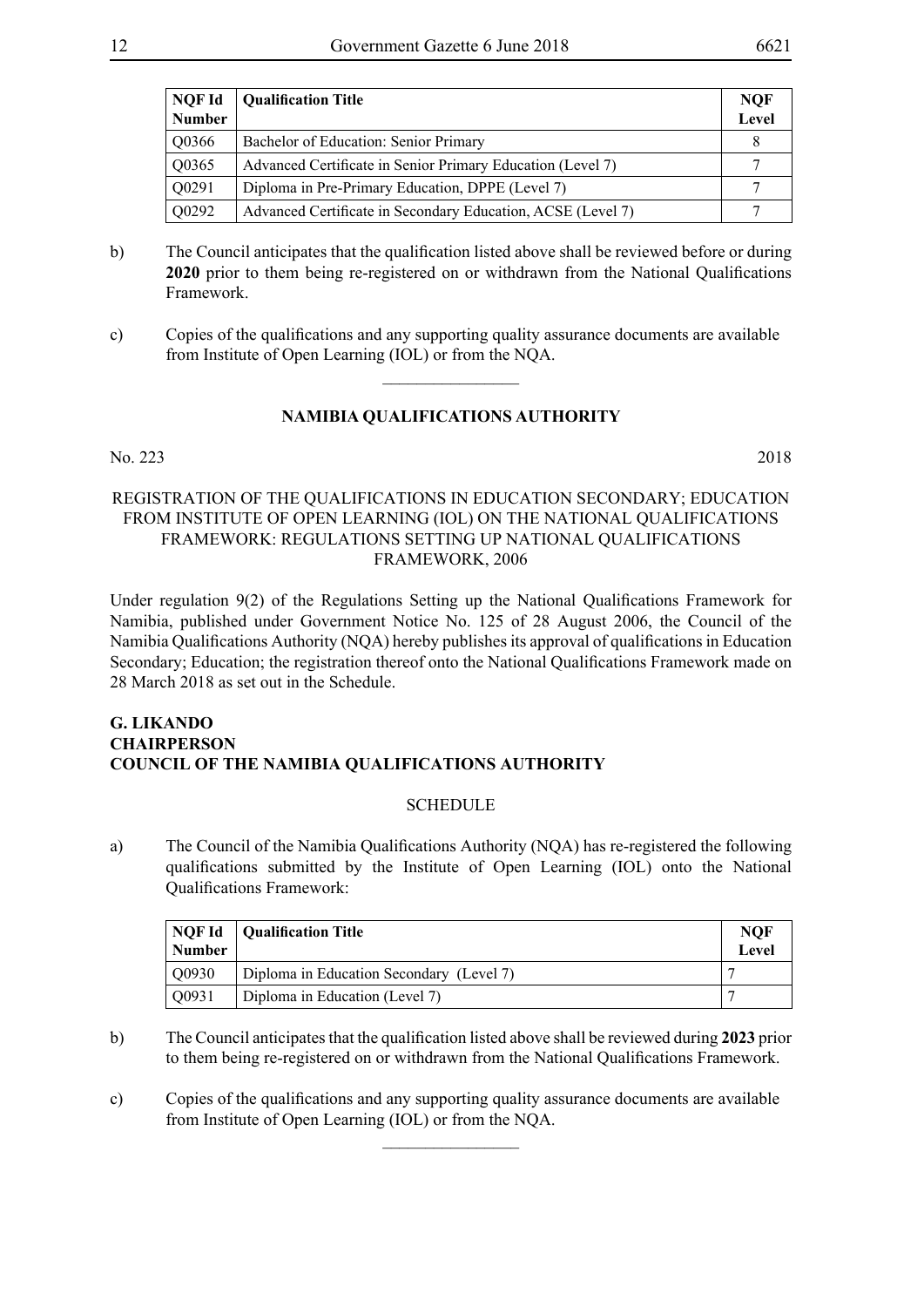#### No. 224 2018

# RE-REGISTRATION OF QUALIFICATIONS AND UNIT STANDARDS IN AUTOMOTIVE MECHANICS; INFORMATION COMMUNICATION TECHNOLOGY; AUTOMOTIVE ELECTRICAL; POSTAL SERVICES; FIRST AID; OCCUPATIONAL HEALTH AND SAFETY; ELECTRO-TECHNOLOGY; SCAFFOLDING; FROM THE NAMIBIA TRAINING AUTHORITY ON THE NATIONAL QUALIFICATIONS FRAMEWORK: REGULATIONS SETTING UP NATIONAL QUALIFICATIONS FRAMEWORK, 2006

Under regulation 9(2) of the Regulations Setting up the National Qualifications Framework for Namibia, published under Government Notice No. 125 of 28 August 2006, the Council of the Namibia Qualifications Authority (NQA) hereby publishes its approval of qualifications and Unit standards in Automotive Mechanics; Information Communication Technology;Automotive Electrical; Postal Services; First Aid; Occupational Health and Safety; Electro-Technology; Scaffolding and the registration thereof onto the National Qualifications Framework made on 28 March 2018 as set out in the Schedule.

#### **G. Likando Chairperson COUNCIL OF THE NAMIBIA QUALIFICATIONS AUTHORITY**

#### SCHEDULE

a) The Council of the Namibia Qualifications Authority (NQA) has registered the following qualifications and unit standards submitted by the Namibia Training Authority onto the National Qualifications Framework:

| Batch No./<br>NQF id | <b>Qualification Title/Unit Standard Domain</b>                                                                   | <b>NQF</b><br>Level | <b>Extension</b><br>Period<br><b>Requested</b> |
|----------------------|-------------------------------------------------------------------------------------------------------------------|---------------------|------------------------------------------------|
| <b>Batch 11</b>      | <b>Automotive Mechanics</b>                                                                                       | Level<br>$1-4$      | 30 April 2018                                  |
| Q0018                | National Vocational Certificate in Automotive<br>Mechanics (Level 1)                                              | 1                   |                                                |
| Q0019                | National Vocational Certificate in Automotive<br>Engineering (Level 2) (Automotive Mechanics)                     | $\mathfrak{D}$      |                                                |
| Q0020                | National Vocational Certificate in Automotive<br>Engineering (Level 3) (Automotive Mechanics)                     | 3                   |                                                |
| Q0021                | National Vocational Certificate in Automotive<br>Engineering (Level 4) (Automotive Mechanics)                     | $\overline{4}$      |                                                |
| <b>Batch 8</b>       | <b>Information Communication Technology (ICT</b><br><b>Fundamentals)</b>                                          | Level<br>$1-4$      | <b>30 November</b><br>2018                     |
| Q0030                | National Vocational Certificate in Information<br>Communication (Technology (Level 1) (Computing<br>Fundamentals) | 1                   |                                                |
| Batch 22             | <b>Automotive Electrical</b>                                                                                      | Level<br>$1-4$      | <b>30 April 2018</b>                           |
| Q0014                | National Vocational Certificate in Automotive<br>Electrical (Level 1)                                             | 1                   |                                                |
| Q0015                | National Vocational Certificate in Automotive<br>Electrical (Level 2)                                             | $\mathfrak{D}$      |                                                |
| Q0016                | National Vocational Certificate in Automotive<br>Electrical (Level 3)                                             | 3                   |                                                |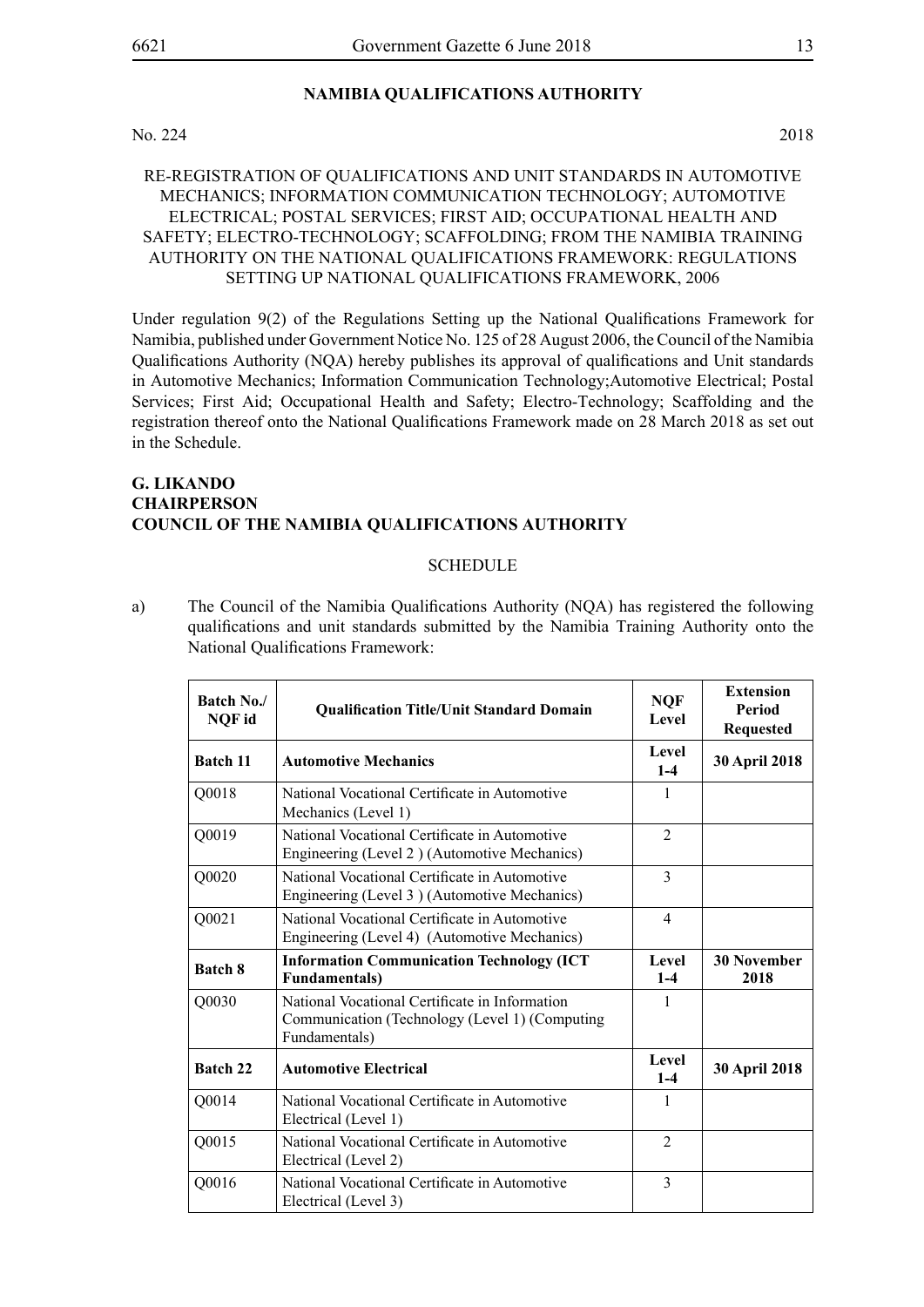| Q0017           | National Vocational Certificate in Automotive<br>Electrical (Level 4)                                                                                                  | $\overline{4}$   |                            |
|-----------------|------------------------------------------------------------------------------------------------------------------------------------------------------------------------|------------------|----------------------------|
| Batch 33        | <b>Postal Services</b>                                                                                                                                                 |                  | <b>30 November</b><br>2018 |
| Q0128           | National Vocational Certificate in Postal Services<br>(Level 1)                                                                                                        | 1                |                            |
| Q0129           | National Vocational Certificate in Postal Services<br>(Level 2) (Postal Operations)                                                                                    | $\overline{2}$   |                            |
| Q0130           | National Vocational Certificate in Postal Services<br>(Level 2) (Courier Operations)                                                                                   | $\overline{2}$   |                            |
| Q0131           | National Vocational Certificate in Postal Services<br>(Level 2) (Saving Bank Operations)                                                                               | $\overline{2}$   |                            |
| Batch 35        | <b>First Aid</b>                                                                                                                                                       | Level<br>$1-4$   | <b>30 November</b><br>2018 |
| Batch 36        | <b>Occupational Health and Safety</b>                                                                                                                                  |                  | <b>30 November</b><br>2018 |
| Q0172           | National Vocational Diploma in Preventative<br>Health (Level 4) (Occupational Health and Safety)<br>Management with Strands as Supervisor and Safety<br>Representative |                  |                            |
| Q0173           | National Vocational Diploma in Preventative<br>Health (Level 5) (Occupational Health and Safety)<br>Management                                                         | 5                |                            |
| <b>Batch 37</b> | <b>Electro-technology</b>                                                                                                                                              | Level<br>$1 - 2$ | <b>30 June 2018</b>        |
| Batch 41        | <b>Scaffolding</b>                                                                                                                                                     | Level<br>$1 - 4$ | <b>30 November</b><br>2018 |
| Q0220           | National Vocational Certificate II in Elementary<br>Scaffolding (Level 2)                                                                                              | $\overline{2}$   |                            |
| Q0221           | National Vocational Certificate III in Intermediate<br>Scaffolding (Level 3)                                                                                           | 3                |                            |
| Q0222           | National Vocational Certificate IV in Advanced<br>Scaffolding (Level 4)                                                                                                | 4                |                            |

b) The Council anticipates that the qualifications and unit standards listed above shall be reviewed before or during **2020** prior to them being re-registered on or withdrawn from the National Qualifications Framework.

 $\frac{1}{2}$ 

#### **NAMIBIA QUALIFICATIONS AUTHORITY**

#### No. 225 2018

REGISTRATION AND RE-REGISTRATION OF QUALIFICATIONS AND UNIT STANDARDS IN BRICKLAYING AND PLASTERING; AIR CONDITIONING AND REFRIGERATION; FIRE FIGHTING AND RESCUE OPERATIONS; OFFICE ADMINISTRATION; JOINERY AND CABINET MAKING; CLOTHING PRODUCTION; SOLAR INSTALLATION FROM THE NAMIBIA TRAINING AUTHORITY ON THE NATIONAL QUALIFICATIONS FRAMEWORK: REGULATIONS SETTING UP NATIONAL QUALIFICATIONS FRAMEWORK, 2006

Under regulation 9(2) of the Regulations Setting up the National Qualifications Framework for Namibia, published under Government Notice No. 125 of 28 August 2006, the Council of the Namibia Qualifications Authority (NQA) hereby publishes its approval of qualifications and Unit standards in Bricklaying and Plastering; Air Conditioning and Refrigeration; Fire Fighting and Rescue Operations; Office Administration; Joinery and Cabinet Making; Clothing Production; Solar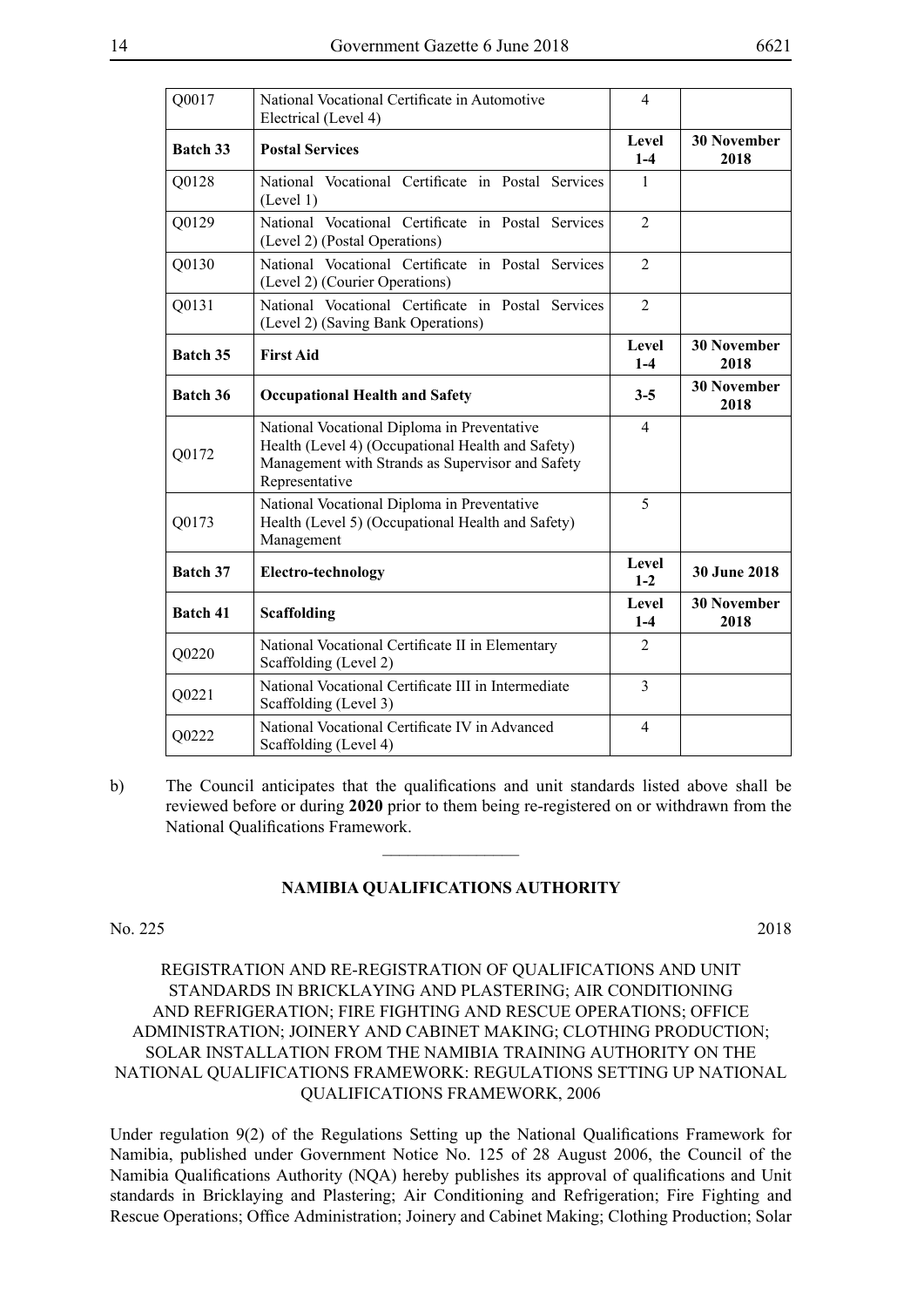Installation and the registration thereof onto the National Qualifications Framework made on 28 March 2018 as set out in the Schedule.

# **G. Likando Chairperson COUNCIL OF THE NAMIBIA QUALIFICATIONS AUTHORITY**

#### SCHEDULE

a) The Council of the Namibia Qualifications Authority (NQA) has registered the following qualifications and unit standards submitted by the Namibia Training Authority onto the National Qualifications Framework:

| <b>Batch 63 Bricklaying and Plastering</b> |                            |                                                                                                                      |                  |                |
|--------------------------------------------|----------------------------|----------------------------------------------------------------------------------------------------------------------|------------------|----------------|
| ID                                         | <b>Domain</b>              | <b>Title</b>                                                                                                         | Level            | <b>Credits</b> |
| 1                                          | Bricklaying and Plastering | Plan and organise construction work                                                                                  | 1                | 2              |
| $\overline{4}$                             | Bricklaying and Plastering | Apply and demonstrate knowledge of<br>manufacturing bricks and blocks                                                | 1                | $\overline{4}$ |
| 5                                          | Bricklaying and Plastering | Use bricklaying and plastering hand<br>tools                                                                         | $\mathbf{1}$     | $\overline{2}$ |
| 7                                          | Bricklaying and Plastering | Work in a building construction team                                                                                 | $\mathbf{1}$     | $\overline{2}$ |
| 8                                          | Bricklaying and Plastering | Perform basic estimations,<br>measurements and calculations for<br>bricklaying operations                            | 2                | $\overline{4}$ |
| 9                                          | Bricklaying and Plastering | Carry out levelling using a spirit level<br>and straight edge as part of bricklaying<br>operations                   | 1                | $\overline{2}$ |
| 1788                                       | Bricklaying and Plastering | Build, plaster and render a straight brick<br>wall with or without profiles and return<br>corners in different bonds | 1                | 12             |
| 6                                          | Bricklaying and Plastering | Communicate in the bricklaying<br>industry                                                                           | $\overline{2}$   | $\overline{2}$ |
| 10                                         | Bricklaying and Plastering | Carry out excavation as part of<br>bricklaying operations                                                            | $\overline{2}$   | $\overline{4}$ |
| 11                                         | Bricklaying and Plastering | Setting out and Levelling                                                                                            | $\overline{2}$   | 8              |
| 12                                         | Bricklaying and Plastering | Read and interpret building drawings<br>as part of bricklaying operations                                            | $\overline{2}$   | 3              |
| 13                                         | Bricklaying and Plastering | Work safely on scaffolding, platforms<br>and ladders as part of bricklaying<br>operations                            | $\overline{2}$   | 6              |
| 14                                         | Bricklaying and Plastering | Build a brick wall with different corners                                                                            | $\overline{2}$   | 8              |
| 16                                         | Bricklaying and Plastering | Cast, finish and cure concrete                                                                                       | $\overline{2}$   | 4              |
| 17                                         | Bricklaying and Plastering | Perform plastering and rendering                                                                                     | $\overline{2}$   | $\overline{4}$ |
| 26                                         | Bricklaying and Plastering | Install door and window frames as part<br>of bricklaying operations                                                  | $\overline{2}$   | $\overline{4}$ |
| 27                                         | Bricklaying and Plastering | Lay paving                                                                                                           | $\boldsymbol{2}$ | $\overline{4}$ |
| 1789                                       | Bricklaying and Plastering | Demonstrate knowledge of building<br>construction principles                                                         | 2                | 3              |
| 19                                         | Bricklaying and Plastering | Carry out reinforced concrete work                                                                                   | 3                | 8              |
| 21                                         | Bricklaying and Plastering | Construct masonry arches                                                                                             | 3                | 8              |
| 22                                         | Bricklaying and Plastering | Construct masonry curved walls                                                                                       | 3                | $\overline{4}$ |
| 23                                         | Bricklaying and Plastering | Construct masonry stairs and steps                                                                                   | 3                | $\overline{4}$ |
| 28                                         | Bricklaying and Plastering | Lay Stone                                                                                                            | $\mathfrak{Z}$   | $\overline{4}$ |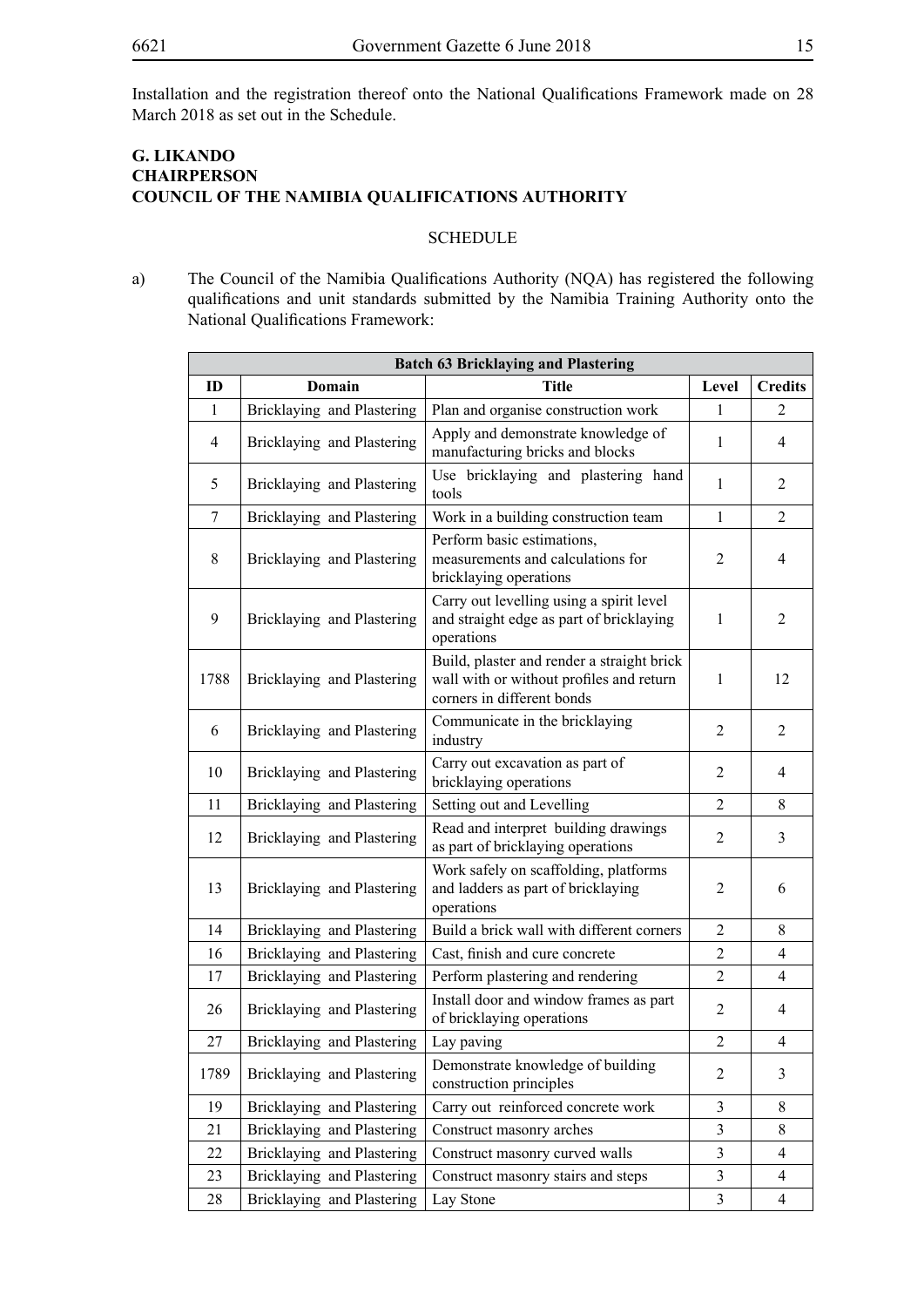| 29   | Bricklaying and Plastering            | Lay wall and floor tiles                                                                              | 3              | $\overline{4}$ |
|------|---------------------------------------|-------------------------------------------------------------------------------------------------------|----------------|----------------|
| 30   | Bricklaying and Plastering            | Use machine tools, plants and<br>equipment                                                            | 3              | $\overline{2}$ |
| 32   | Bricklaying and Plastering            | Plaster/render wall and ceiling areas                                                                 | 3              | 8              |
| 33   | Bricklaying and Plastering            | Develop innovative ideas for the<br>workplace                                                         | 3              | 8              |
| 1790 | Bricklaying and Plastering            | Estimate construction costs                                                                           | 3              | 5              |
| 34   | Bricklaying and Plastering            | Apply decorative finishes to different<br>surfaces                                                    | $\overline{4}$ | 8              |
| 35   | Bricklaying and Plastering            | Apply advanced plastering and<br>rendering techniques                                                 | $\overline{4}$ | 8              |
| 36   | Bricklaying and Plastering            | Construct corbels and decorative<br>surfaces                                                          | $\overline{4}$ | 8              |
| 37   | Bricklaying and Plastering            | Construct cavity wall                                                                                 | 4              | 8              |
| 38   | Bricklaying and Plastering            | Construct chimneys and fireplaces                                                                     | $\overline{4}$ | 8              |
| 39   | Bricklaying and Plastering            | Construct multi thickness walls and<br>piers                                                          | 4              | 8              |
| 40   | Bricklaying and Plastering            | Construct masonry drainage structures                                                                 | $\overline{4}$ | 8              |
| 41   | Bricklaying and Plastering            | Restore or renovate building structure                                                                | $\overline{4}$ | 8              |
|      |                                       | <b>Batch 68 Air Conditioning and Refrigeration</b>                                                    |                |                |
| ID   | <b>Domain</b>                         | <b>Title</b>                                                                                          | Level          | <b>Credits</b> |
| 567  | Air Conditioning and<br>Refrigeration | Apply health and safety routines in<br>an air conditioning and refrigeration<br>workplace             | $\mathbf{1}$   | 2              |
| 569  | Air Conditioning and<br>Refrigeration | Plan, organise and complete work in an<br>air conditioning and refrigeration work<br>environment      | $\mathbf{1}$   | $\overline{2}$ |
| 570  | Air Conditioning and<br>Refrigeration | Use and maintain air conditioning and<br>refrigeration tools and equipment                            | $\mathbf{1}$   | 5              |
| 571  | Air Conditioning and<br>Refrigeration | Demonstrate knowledge of refrigerants<br>and basic refrigeration cycle.                               | $\overline{2}$ | 6              |
| 572  | Air Conditioning and<br>Refrigeration | Fabricate tubing for air condition and<br>refrigeration systems                                       | 1              | 6              |
| 573  | Air Conditioning and<br>Refrigeration | Replace domestic compressors as part<br>of refrigeration operations                                   | $\mathbf{1}$   | 3              |
| 568  | Air Conditioning and<br>Refrigeration | Communicate in an Air conditioning<br>and Refrigeration mechanical work<br>environment                | 2              | 2              |
| 574  | Air Conditioning and<br>Refrigeration | Evacuate and charge Air conditioning<br>and Refrigeration systems                                     | $\overline{2}$ | 4              |
| 575  | Air Conditioning and<br>Refrigeration | Apply basic oxy-acetylene welding<br>techniques used in Air conditioning and<br>Refrigeration artisan | $\overline{2}$ | 5              |
| 576  | Air Conditioning and<br>Refrigeration | Apply basic manual metal arc welding<br>techniques used in Air conditioning and<br>Refrigeration      | 2              | 4              |
| 577  |                                       |                                                                                                       |                |                |
|      | Air Conditioning and<br>Refrigeration | Draw and interpret electrical wiring as<br>part of Air conditioning and<br>Refrigeration operations   | 2              | 6              |
| 578  | Air Conditioning and<br>Refrigeration | Carry out domestic circuit wiring as<br>part of Air conditioning and<br>Refrigeration operations      | 2              | 2              |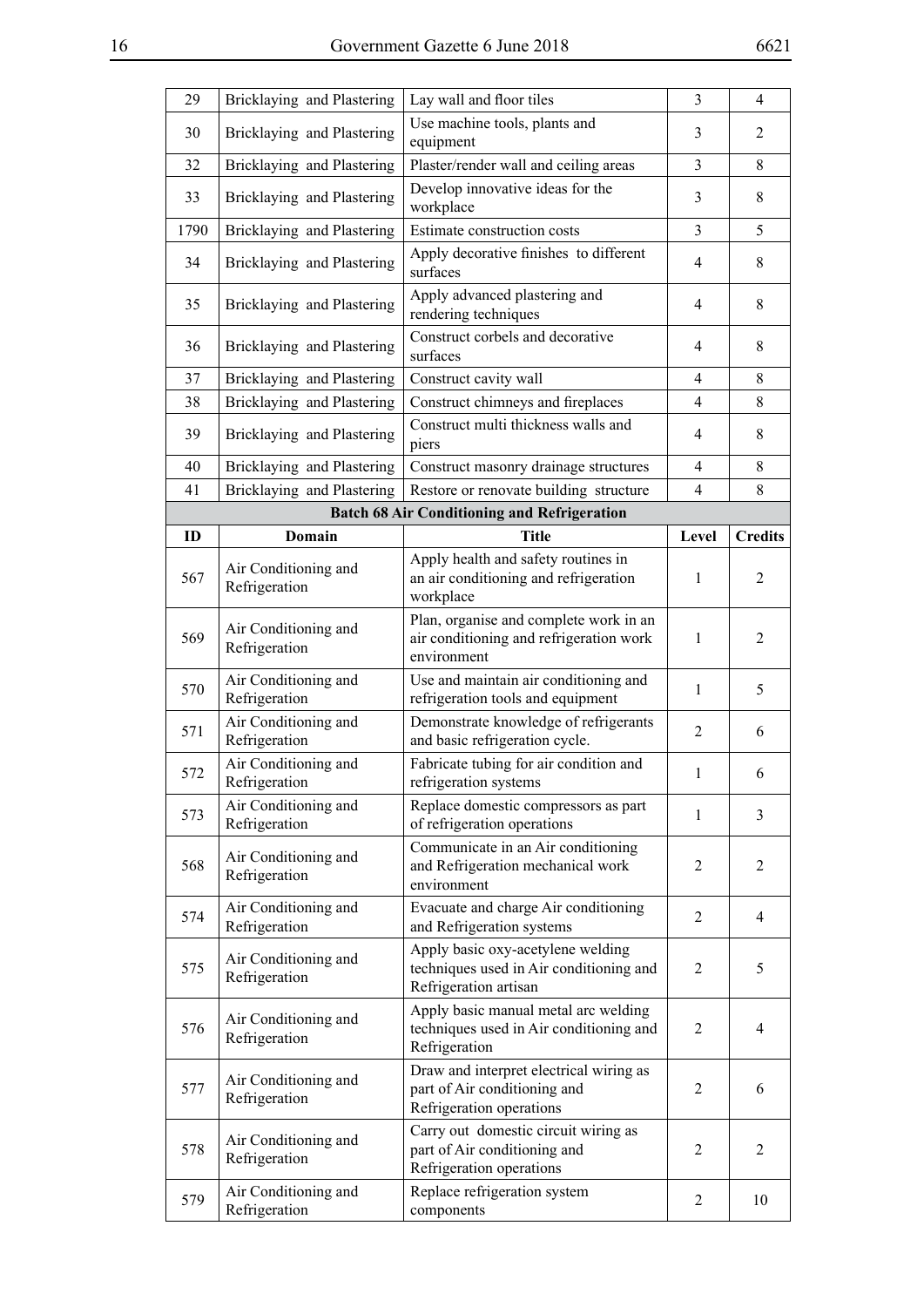| 580 | Air Conditioning and<br>Refrigeration | Demonstrate knowledge of physics<br>related to air conditioning and<br>refrigeration                        | $\overline{2}$ | 6              |
|-----|---------------------------------------|-------------------------------------------------------------------------------------------------------------|----------------|----------------|
| 581 | Air Conditioning and<br>Refrigeration | Service air conditioners                                                                                    | 2              | 11             |
| 584 | Air Conditioning and<br>Refrigeration | Apply knowledge of electrical and<br>electronics principles in Air<br>conditioning and Refrigeration        | 2              | 6              |
| 585 | Air Conditioning and<br>Refrigeration | Troubleshoot a domestic refrigerator                                                                        | 2              | $\overline{2}$ |
| 586 | Air Conditioning and<br>Refrigeration | Install pipe work for Air conditioning<br>and Refrigeration systems                                         | $\overline{2}$ | 8              |
| 582 | Air Conditioning and<br>Refrigeration | Maintain Air conditioning and<br>Refrigeration systems                                                      | 3              | 10             |
| 583 | Air Conditioning and<br>Refrigeration | Service electrical household appliances<br>as part of Air conditioning and<br>Refrigeration systems         | 3              | 10             |
| 587 | Air Conditioning and<br>Refrigeration | Carry out electrical wiring for cold and<br>freezer rooms                                                   | 3              | 11             |
| 588 | Air Conditioning and<br>Refrigeration | Install Refrigeration system control<br>devices                                                             | 3              | 7              |
| 589 | Air Conditioning and<br>Refrigeration | Carry out repair to commercial<br>refrigeration systems                                                     | 3              | 8              |
| 590 | Air Conditioning and<br>Refrigeration | Install Air conditioning systems                                                                            | 3              | 10             |
| 591 | Air Conditioning and<br>Refrigeration | Service gas household appliance as part<br>of air conditioning and refrigeration                            | 3              | 6              |
| 592 | Air Conditioning and<br>Refrigeration | Rectify faults on appliance's motors as<br>part of air conditioning and refrigeration                       | 3              | 6              |
| 593 | Air Conditioning and<br>Refrigeration | Diagnose and recondition Air<br>conditioning and Refrigeration<br>systems components                        | 3              | 5              |
| 594 | Air Conditioning and<br>Refrigeration | Install and assemble commercial Air<br>conditioning and Refrigeration systems                               | 3              | 10             |
| 595 | Air Conditioning and<br>Refrigeration | Service evaporative coolers as part<br>of Air conditioning and Refrigeration<br>operations                  | 4              | 4              |
| 596 | Air Conditioning and<br>Refrigeration | Perform star and delta connections in<br>motors as part of Air conditioning and<br>Refrigeration operations | 4              | 4              |
| 597 | Air Conditioning and<br>Refrigeration | Analyse faults in printed circuit board<br>in air conditioners                                              | 4              | 6              |
| 598 | Air Conditioning and<br>Refrigeration | Repair faults in central plant Air<br>conditioning systems                                                  | 4              | 6              |
| 599 | Air Conditioning and<br>Refrigeration | Service industrial Refrigeration s<br>ystems                                                                | 4              | 4              |
| 600 | Air Conditioning and<br>Refrigeration | Analyse the operation of heating,<br>ventilating air conditioning and<br>refrigeration systems              | 4              | $\overline{4}$ |
| 601 | Air Conditioning and<br>Refrigeration | Commission commercial and industrial<br>Refrigeration systems                                               | 4              | 6              |
| 602 | Air Conditioning and<br>Refrigeration | Analyse noise and vibration in Air<br>conditioning and Refrigeration systems                                | 4              | 4              |
| 603 | Air Conditioning and<br>Refrigeration | Construct cold and freezer rooms                                                                            | 4              | 11             |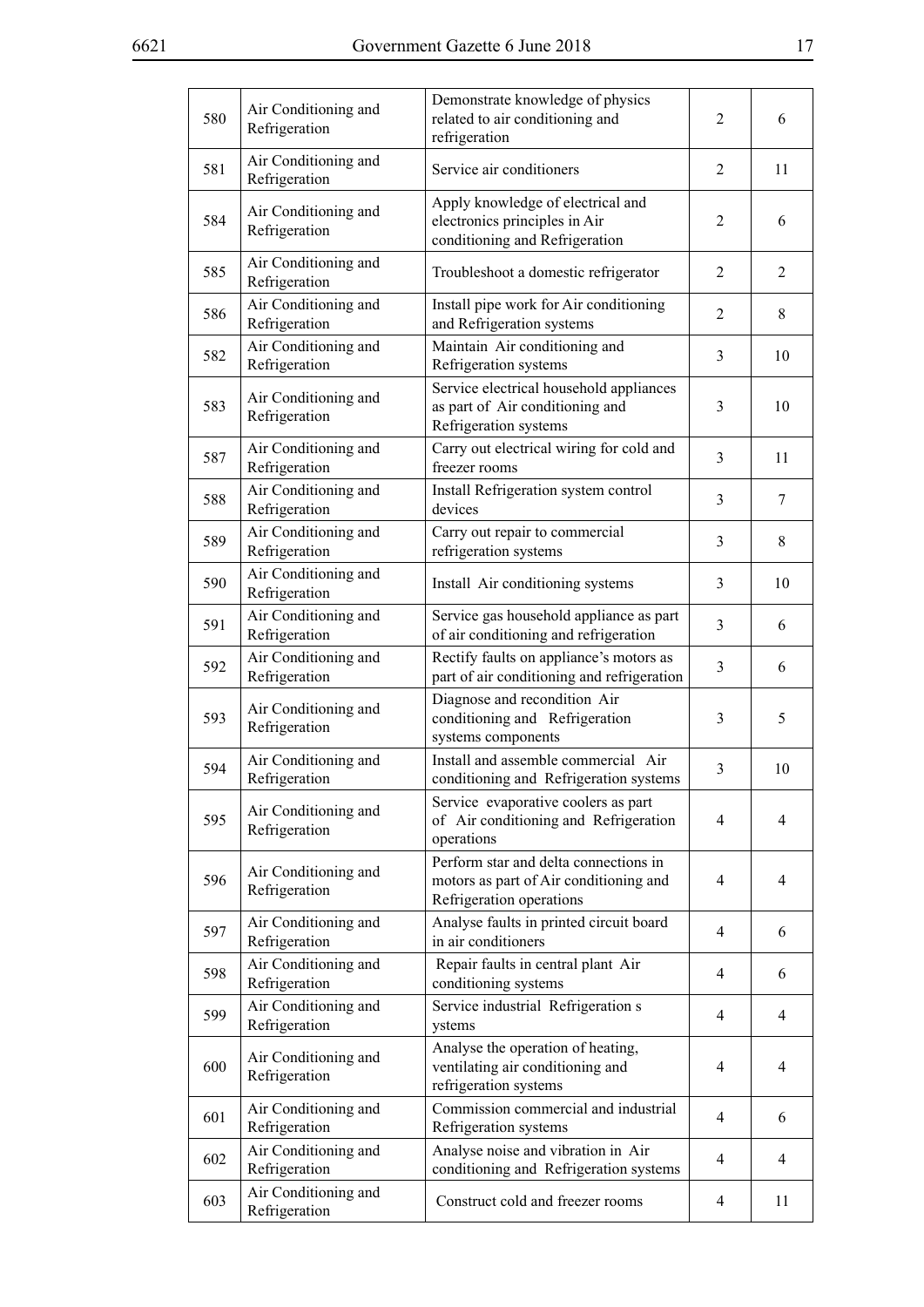| 1706 | Air Conditioning and<br>Refrigeration | Demonstrate the knowledge of<br>Fundamentals of physics related to Air<br>conditioning and Refrigeration |   | 6 |
|------|---------------------------------------|----------------------------------------------------------------------------------------------------------|---|---|
| 1707 | Air Conditioning and<br>Refrigeration | Demonstrate the knowledge of Air<br>conditioning and Refrigeration related<br>science                    | っ |   |
| 1708 | Air Conditioning and<br>Refrigeration | Demonstrate the knowledge of<br>Absorption Refrigeration System                                          | 2 |   |
| 1709 | Air Conditioning and<br>Refrigeration | Demonstrate the knowledge of<br>Refrigerant Management                                                   |   |   |

| <b>NEW Unit Standards</b> |  |  |
|---------------------------|--|--|
|                           |  |  |

| <b>NQF ID</b> | <b>Oualification Title</b>                                                                                          | <b>NQF</b><br>Level |
|---------------|---------------------------------------------------------------------------------------------------------------------|---------------------|
| Q0022         | National Vocational Certificate in Civil and Building Service Engineering<br>(Level 1) (Bricklaying and Plastering) |                     |
| Q0023         | National Vocational Certificate in Civil and Building Service Engineering<br>(Level 2) (Bricklaying and Plastering) | $\mathfrak{D}$      |
| Q0024         | National Vocational Certificate in Civil and Building Service Engineering<br>(Level 3) (Bricklaying and Plastering) | 3                   |
| Q0025         | National Vocational Certificate in Civil and Building Service Engineering<br>(Level 4) (Bricklaying and Plastering) | 4                   |

| NQF ID | <b>Oualification Title</b>                                                         | <b>NQF</b><br>Level |
|--------|------------------------------------------------------------------------------------|---------------------|
| Q0117  | National Vocational Certificate in Air Conditioning and Refrigeration<br>(Level 1) |                     |
| Q0118  | National Vocational Certificate in Air Conditioning and Refrigeration<br>(Level 2) | 2                   |
| Q0119  | National Vocational Certificate in Air Conditioning and Refrigeration<br>(Level 3) | 3                   |
| Q0120  | National Vocational Certificate in Air Conditioning and Refrigeration<br>(Level 4) | 4                   |

| <b>NQF ID</b> | <b>Oualification Title</b>                                                         | NOF<br>Level |
|---------------|------------------------------------------------------------------------------------|--------------|
| Q0975         | National Vocational Certificate in Firefighting and Rescue Operations<br>(Level 1) |              |
| Q0976         | National Vocational Certificate in Firefighting and Rescue Operations<br>(Level 2) | 2            |
| Q0977         | National Vocational Certificate in Firefighting and Rescue Operations<br>(Level 3) | 3            |
| Q0978         | National Vocational Certificate in Firefighting and Rescue Operations (Level<br>4) | 4            |

|            |                                       | <b>Batch 62 Firefighting and Rescue Operations</b>             |       |                |
|------------|---------------------------------------|----------------------------------------------------------------|-------|----------------|
| Unit<br>Id | Domain                                | Title                                                          | Level | <b>Credits</b> |
| 1746       | Firefighting and Rescue<br>Operations | Perform administrative tasks                                   |       |                |
| 1747       | Firefighting and Rescue<br>Operations | Perform station duties                                         |       |                |
| 1748       | Firefighting and Rescue<br>Operations | Conduct awareness campaigns for fire<br>and emergency services |       |                |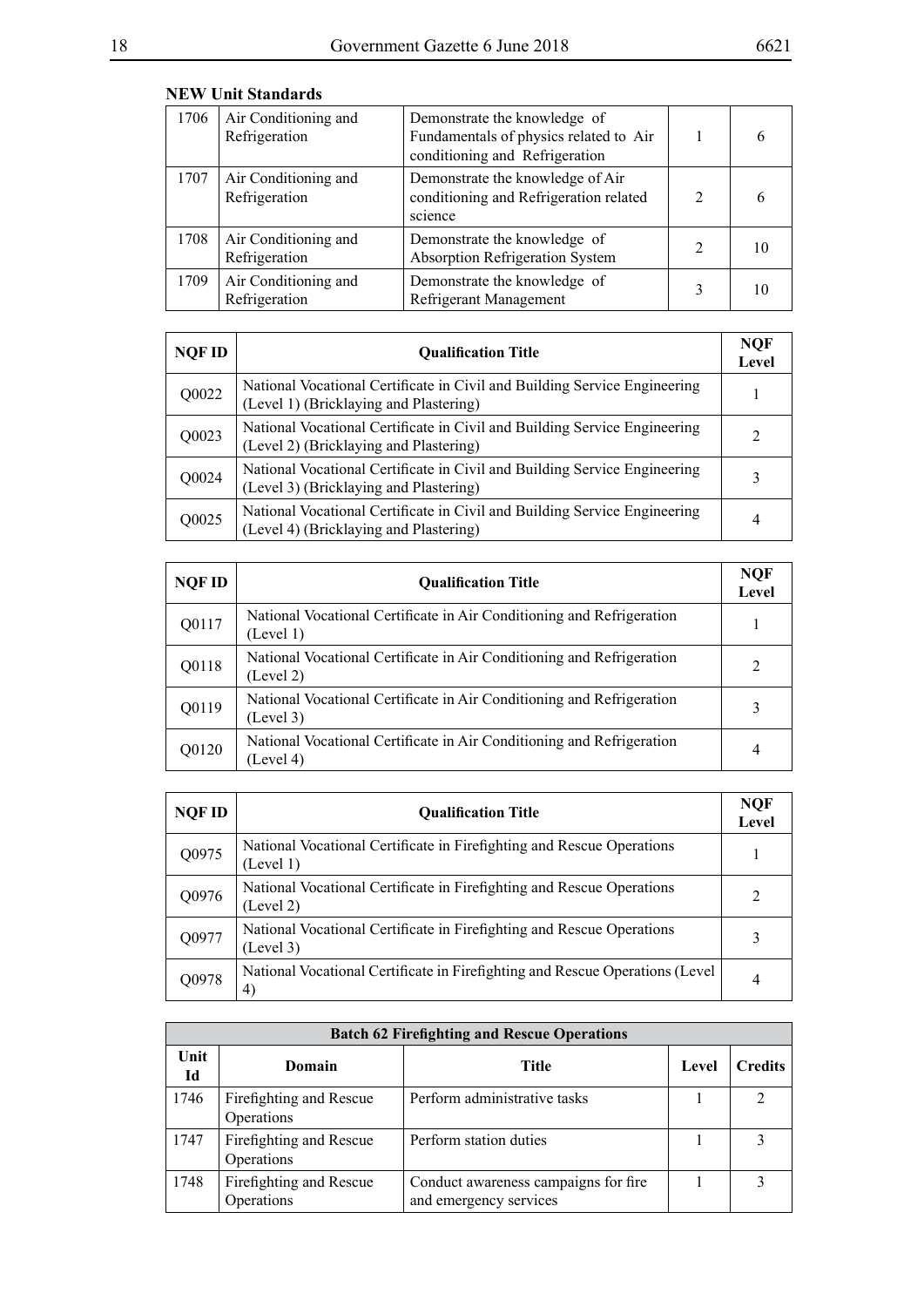|   | ۰,               |
|---|------------------|
| ш | ×<br>I<br>I<br>٠ |
|   | ۰.<br>۰,         |

| 1749 | Firefighting and Rescue<br>Operations | Demonstrate operation of firefighting<br>and rescue tools and equipment              | $\mathbf{1}$   | 6              |
|------|---------------------------------------|--------------------------------------------------------------------------------------|----------------|----------------|
| 1750 | Firefighting and Rescue<br>Operations | Maintain personal protective equipment                                               | $\mathbf{1}$   | 5              |
| 1751 | Firefighting and Rescue<br>Operations | Maintain fire service and rescue<br>equipment                                        | $\mathbf{1}$   | 8              |
| 1752 | Firefighting and Rescue<br>Operations | Perform basic fire prevention                                                        | $\mathbf{1}$   | 10             |
| 1753 | Firefighting and Rescue<br>Operations | Adhere to scene safety and command at<br>emergency incident                          | $\mathbf{1}$   | 6              |
| 1754 | Firefighting and Rescue<br>Operations | Maintain safe work environment and<br>operational response                           | 1              | 6              |
| 1755 | Firefighting and Rescue<br>Operations | Demonstrate knowledge of water<br>supply sources, water equipment and<br>accessories | $\mathbf{1}$   | $\overline{4}$ |
| 1756 | Firefighting and Rescue<br>Operations | Demonstrate basic use of ropes and<br>knots                                          | 2              | 6              |
| 1757 | Firefighting and Rescue<br>Operations | Communicate in an emergency service<br>environment                                   | $\overline{2}$ | $\overline{c}$ |
| 1758 | Firefighting and Rescue<br>Operations | Conduct forcible entry                                                               | 2              | 4              |
| 1759 | Firefighting and Rescue<br>Operations | Carry out first response at hazardous<br>materials incident                          | $\overline{2}$ | 8              |
| 1760 | Firefighting and Rescue<br>Operations | Extinguish veld fires                                                                | $\overline{2}$ | 8              |
| 1761 | Firefighting and Rescue<br>Operations | Conduct fire prevention on-board ships<br>and vessels                                | $\overline{2}$ | 10             |
| 1762 | Firefighting and Rescue<br>Operations | Conduct community awareness on<br>firefighting and rescue operations                 | $\overline{2}$ | 8              |
| 1763 | Firefighting and Rescue<br>Operations | Demonstrate fire service equipment<br>operation                                      | $\overline{2}$ | 8              |
| 1764 | Firefighting and Rescue<br>Operations | Operate fire service ground ladders                                                  | $\overline{2}$ | 6              |
| 1765 | Firefighting and Rescue<br>Operations | Perform water loss control operations                                                | 2              | $\overline{4}$ |
| 1766 | Firefighting and Rescue<br>Operations | Perform rescue and extrication<br>operations                                         | $\overline{2}$ | 10             |
| 1767 | Firefighting and Rescue<br>Operations | Apply ventilation techniques                                                         | $\overline{2}$ | 8              |
| 1768 | Firefighting and Rescue<br>Operations | Demonstrate knowledge of building<br>construction layout                             | $\overline{2}$ | $\overline{2}$ |
| 1769 | Firefighting and Rescue<br>Operations | Carry out fire investigations                                                        | 3              | 6              |
| 1770 | Firefighting and Rescue<br>Operations | Conduct search and rescue operations                                                 | 3              | 8              |
| 1771 | Firefighting and Rescue<br>Operations | Conduct firefighting and rescue<br>operations on job orientation                     | $\overline{3}$ | 8              |
| 1772 | Firefighting and Rescue<br>Operations | Manage handling of hazardous<br>substances and materials                             | $\overline{3}$ | $8\,$          |
| 1773 | Firefighting and Rescue<br>Operations | Drive and operate emergency vehicle                                                  | $\overline{3}$ | 10             |
| 1774 | Firefighting and Rescue<br>Operations | Demonstrate knowledge of effects of<br>building collapse                             | $\overline{3}$ | 8              |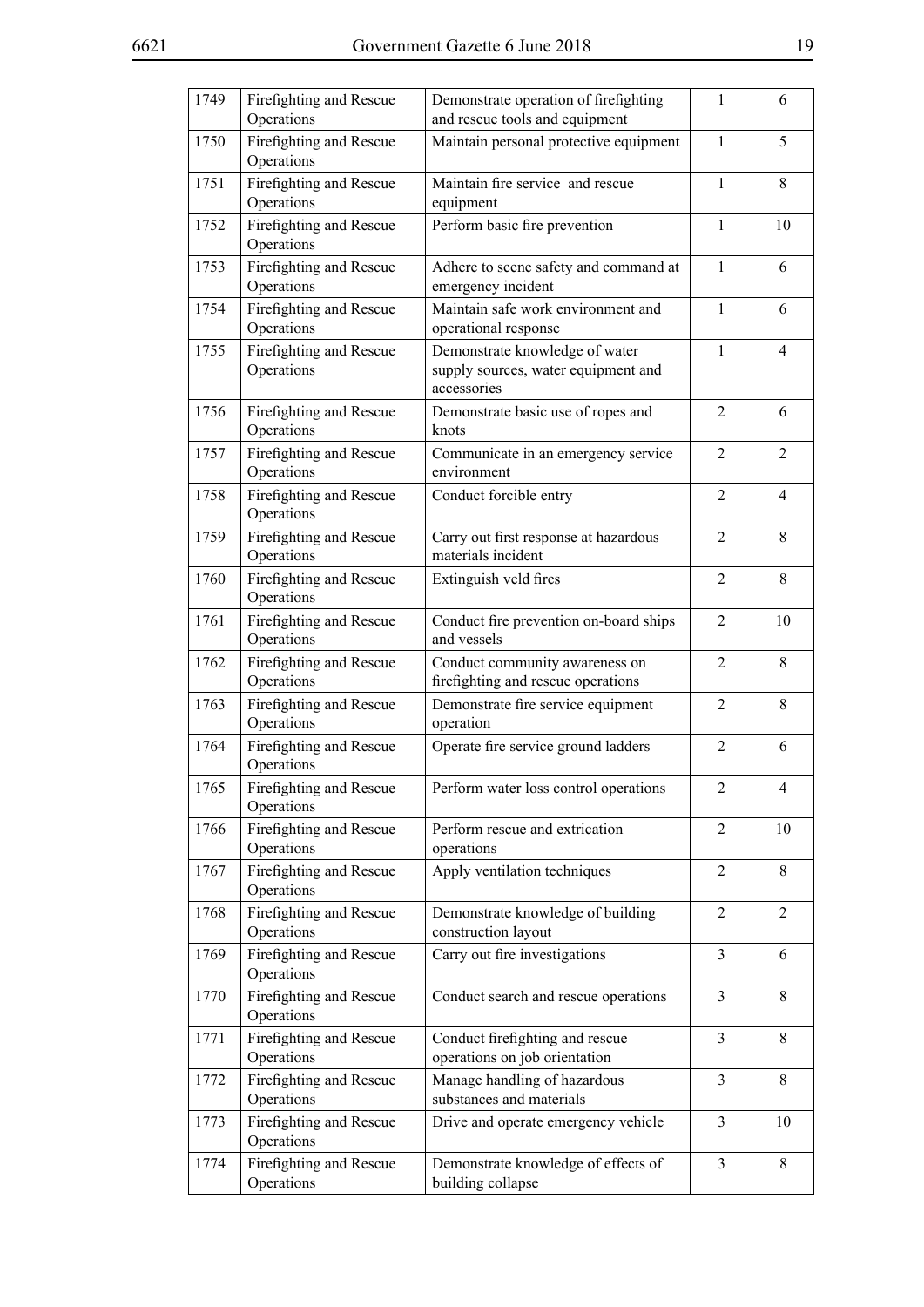| 1775 | Firefighting and Rescue<br>Operations | Operate fire suppression systems                                        | 3              | 8              |
|------|---------------------------------------|-------------------------------------------------------------------------|----------------|----------------|
| 1776 | Firefighting and Rescue<br>Operations | Extinguish aircraft fire                                                | $\mathcal{E}$  | 8              |
| 1777 | Firefighting and Rescue<br>Operations | Perform vehicle rescue operations                                       | 3              | 10             |
| 1778 | Firefighting and Rescue<br>Operations | Supervise fire ventilation and rescue<br>operations                     | 3              | 8              |
| 1779 | Firefighting and Rescue<br>Operations | Establish incident command                                              | $\overline{4}$ | $\overline{4}$ |
| 1780 | Firefighting and Rescue<br>Operations | Conduct firefighting and rescue<br>operations stakeholder consultations | 4              | $\overline{4}$ |
| 1781 | Firefighting and Rescue<br>Operations | Conduct fire risk surveys and safety<br>inspections                     | $\overline{4}$ | 5              |
| 1782 | Firefighting and Rescue<br>Operations | Manage crew during wild fire<br>suppression                             | 4              | 10             |
| 1783 | Firefighting and Rescue<br>Operations | Operate specialised aerial hydraulic<br>platform                        | 4              | $\overline{4}$ |
| 1784 | Firefighting and Rescue<br>Operations | Provide basic life support                                              | 4              | 8              |
| 1785 | Firefighting and Rescue<br>Operations | Manage crew at incidents involving<br>hazardous materials               | 4              | 6              |
| 1786 | Firefighting and Rescue<br>Operations | Supervise fire station duties                                           | 4              | 6              |

| NOF ID | <b>Oualification Title</b>                                                                | <b>NQF</b><br>Level |
|--------|-------------------------------------------------------------------------------------------|---------------------|
| Q0040  | National Vocational Certificate in Business Services (Office Administration)<br>(Level 1) |                     |
| Q0041  | National Vocational Certificate in Business Services (Office Administration)<br>(Level 2) |                     |
| Q0042  | National Vocational Certificate in Business Services (Office Administration)<br>(Level 3) |                     |
| Q0043  | National Vocational Certificate in Business Services (Office Administration)<br>(Level 4) | 4                   |

|            |                       | <b>Batch 65 Office Administration</b>                                                                    |       |                |
|------------|-----------------------|----------------------------------------------------------------------------------------------------------|-------|----------------|
| Unit<br>Id | Domain                | <b>Title</b>                                                                                             | Level | <b>Credits</b> |
| 91         | Office Administration | Communicate effectively with<br>colleagues and clients in an office<br>environment                       | 1     | $\mathcal{E}$  |
| 92         | Office Administration | Follow effective work practices in an<br>office environment                                              |       | 4              |
| 93         | Office Administration | Demonstrate basic word processing<br>skills to perform administrative duties in<br>an office environment | 1     | 6              |
| 95         | Office Administration | File and retrieve documents in office<br>environment                                                     |       | 5              |
| 96         | Office Administration | Apply knowledge of an organisation to<br>respond to basic customer enquiries in<br>an office environment | 1     | Δ              |
| 97         | Office Administration | Demonstrate and apply knowledge of<br>office equipment                                                   | 1     | 7              |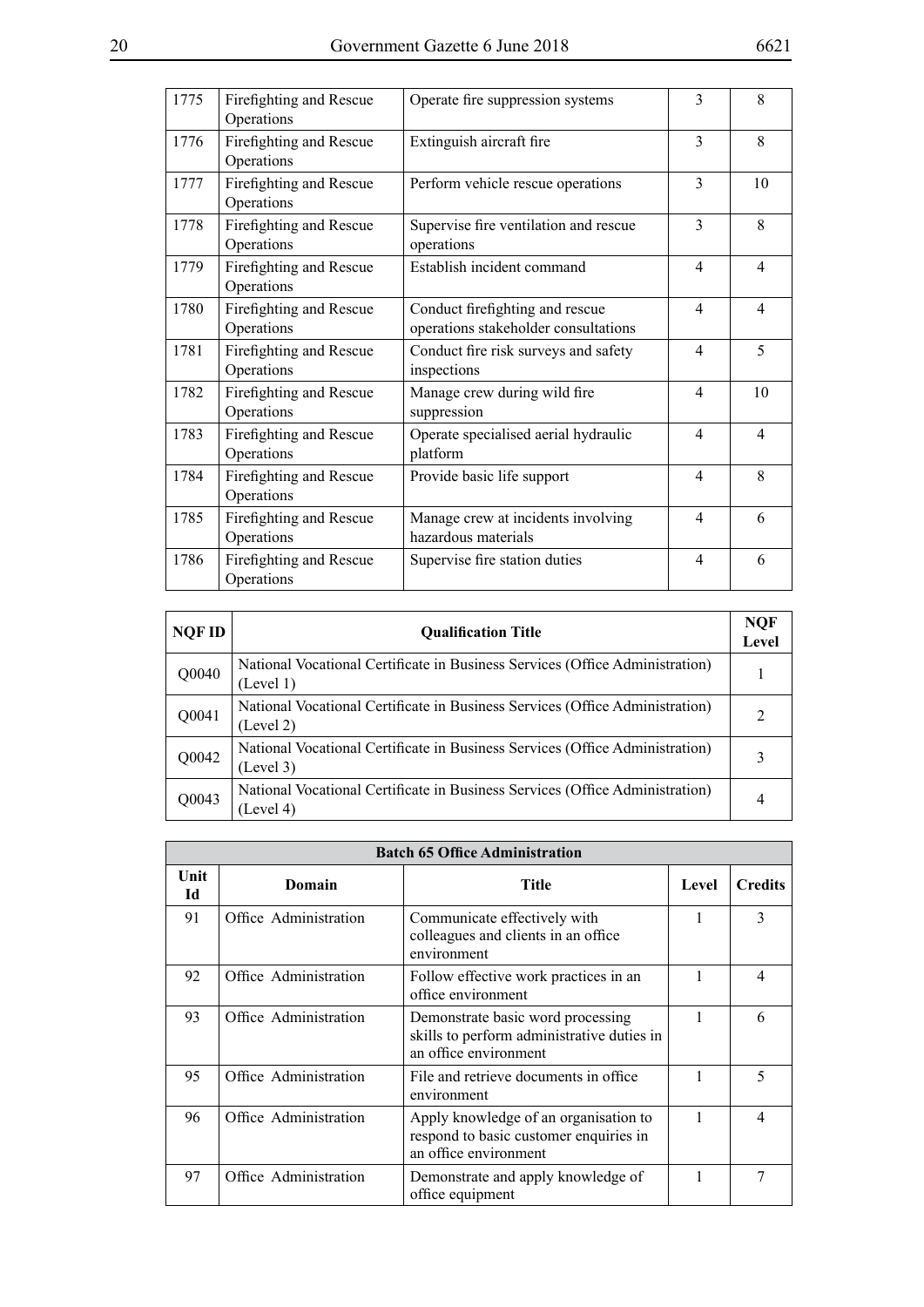| 98  | Office Administration | Demonstrate knowledge of teamwork                                                                                  | $\mathbf{1}$   | $\overline{3}$ |
|-----|-----------------------|--------------------------------------------------------------------------------------------------------------------|----------------|----------------|
| 94  | Office Administration | Handle office mail in an office<br>environment                                                                     | 2              | 6              |
| 99  | Office Administration | Deliver a service to customer<br>and provide feedback in an office<br>environment                                  | 2              | 6              |
| 100 | Office Administration | Maintain a reception area in an office<br>environment                                                              | 2              | $\overline{4}$ |
| 101 | Office Administration | Communicate information in an office<br>environment                                                                | 2              | 6              |
| 103 | Office Administration | Process customer feedback as part of<br>office procedures                                                          | 2              | 3              |
| 104 | Office Administration | Demonstrate intermediate word<br>processing skills to perform<br>administrative duties in an office<br>environment | $\overline{2}$ | 8              |
| 106 | Office Administration | Access and secure records as part of<br>office procedures                                                          | $\overline{2}$ | $\overline{4}$ |
| 107 | Office Administration | Manage a diary as part of office<br>procedures                                                                     | $\overline{2}$ | 4              |
| 109 | Office Administration | Operate and maintain office equipment<br>as part of office operations                                              | 2              | 6              |
| 111 | Office Administration | Complete routine financial documents in<br>an office environment                                                   | $\overline{2}$ | 4              |
| 112 | Office Administration | Maintain office records on a database<br>programme in an office environment                                        | $\overline{2}$ | 8              |
| 113 | Office Administration | Coordinate own work schedule with that<br>of others to achieve team goals as part<br>of office procedures          | 3              | 3              |
| 116 | Office Administration | Monitor and maintain stock levels in an<br>office environment                                                      | 3              | $\overline{7}$ |
| 117 | Office Administration | Demonstrate advanced word processing<br>skills to perform administrative duties in<br>an office environment        | $\overline{3}$ | 10             |
| 118 | Office Administration | Produce a presentation document as part<br>of office procedures                                                    | $\overline{2}$ | 8              |
| 119 | Office Administration | Produce a basic document in a desktop<br>publishing application as part of office<br>procedures                    | $\overline{2}$ | 8              |
| 120 | Office Administration | Operate the basic functions of a<br>spreadsheet application as part of office<br>procedures                        | 2              | 8              |
| 121 | Office Administration | Plan and write office documents to<br>facilitate communication flow as part of<br>office procedures                | 3              | 7              |
| 122 | Office Administration | Coordinate team projects as part of<br>office procedures                                                           | 4              | 6              |
| 123 | Office Administration | Monitor customer services as part of<br>office procedures                                                          | 4              | 4              |
| 124 | Office Administration | Plan and organise meetings as part of<br>office procedures                                                         | 4              | 8              |
| 125 | Office Administration | Organise events as part of office<br>procedures                                                                    | 4              | 8              |
| 126 | Office Administration | Organise travel arrangements as part of<br>office procedures                                                       | 4              | 6              |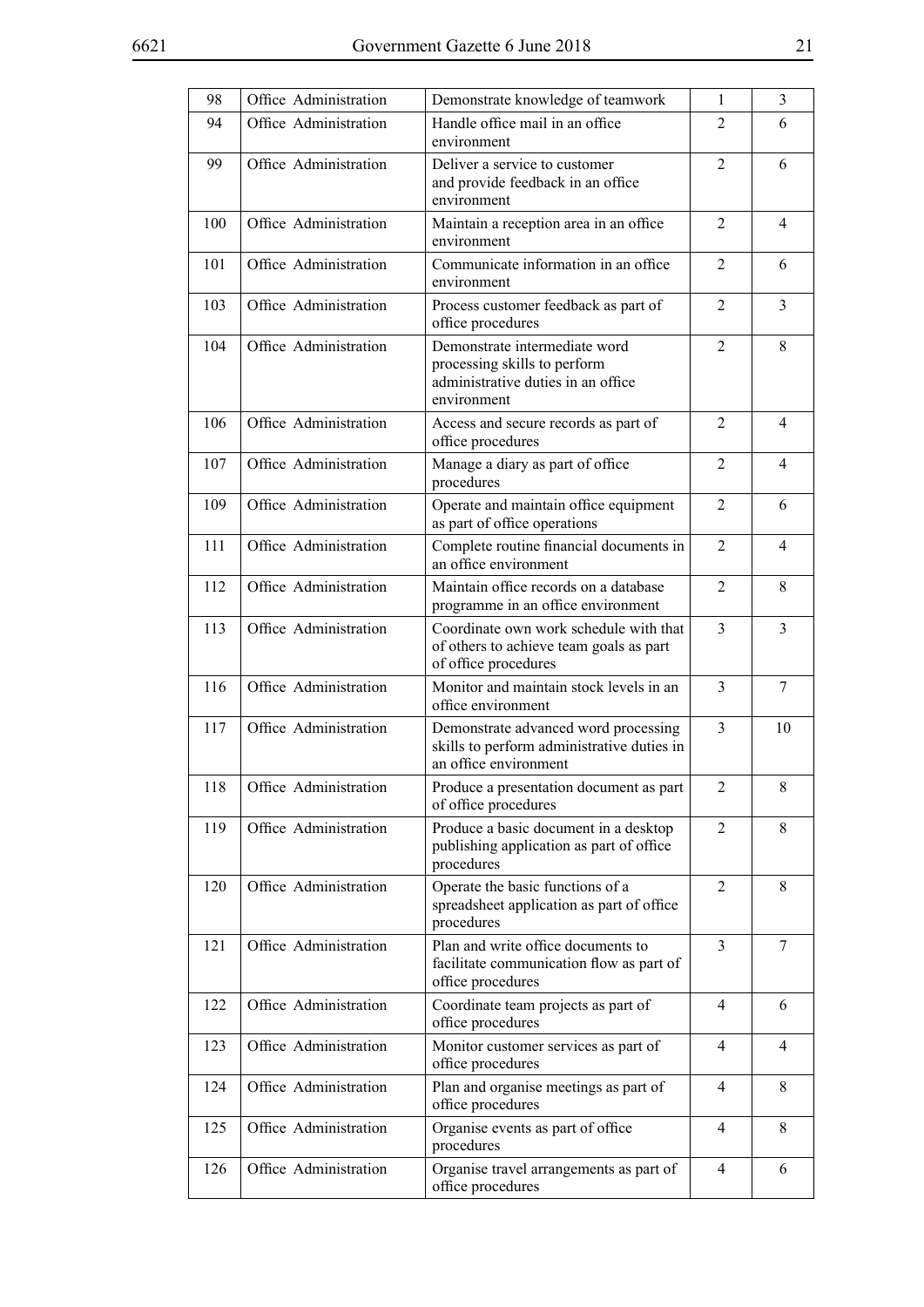| 127  | Office Administration | Demonstrate complex word processing<br>skills to perform administrative duties in<br>an office environment |   |  |
|------|-----------------------|------------------------------------------------------------------------------------------------------------|---|--|
| 128  | Office Administration | Monitor an established office record<br>filing system                                                      |   |  |
| 1791 | Office Administration | Provide an efficient and secure reception<br>services                                                      | 3 |  |
| 1792 | Office Administration | Present information in a report format as<br>part of an office environment                                 | 4 |  |

|     |                           |                               | <b>Batch 59 Joinery and Cabinet Making</b>                          |                |                |
|-----|---------------------------|-------------------------------|---------------------------------------------------------------------|----------------|----------------|
| ID  | <b>Review</b><br>Category | Domain                        | <b>Title</b>                                                        | Level          | <b>Credits</b> |
| 393 | $\overline{2}$            | Making                        | Joinery and Cabinet   Describe timber jointing materials            | $\mathbf{1}$   | $\overline{4}$ |
| 394 | $\overline{2}$            | Making                        | Joinery and Cabinet   Use and maintain hand tools                   | $\mathbf{1}$   | $\overline{4}$ |
| 395 | $\overline{2}$            | Joinery and Cabinet<br>Making | Construct timber joints by hand                                     | $\mathbf{1}$   | $\overline{4}$ |
| 396 | $\overline{2}$            | Joinery and Cabinet<br>Making | Read and produce sketches and<br>drawings                           | $\mathbf{1}$   | $\overline{4}$ |
| 397 | $\overline{2}$            | Joinery and Cabinet<br>Making | Perform estimation, measurement<br>and calculations                 | $\mathbf{1}$   | $\overline{4}$ |
| 398 | $\overline{2}$            | Joinery and Cabinet<br>Making | Manufacture timber products                                         | 1              | 6              |
| 399 | $\overline{2}$            | Joinery and Cabinet<br>Making | Perform wood surface finishing<br>processes                         | $\mathbf{1}$   | $\overline{2}$ |
| 400 | $\overline{2}$            | Joinery and Cabinet<br>Making | Use and maintain portable power<br>tools                            | $\mathbf{1}$   | 3              |
| 401 | $\overline{2}$            | Joinery and Cabinet<br>Making | Install finished products                                           | $\mathbf{1}$   | $\overline{4}$ |
| 405 | $\overline{2}$            | Joinery and Cabinet<br>Making | Perform calculations in a joinery<br>and cabinet making environment | $\overline{2}$ | 3              |
| 406 | $\overline{2}$            | Joinery and Cabinet<br>Making | Construct complex timber joints by<br>hand                          | $\overline{2}$ | 6              |
| 407 | $\overline{2}$            | Joinery and Cabinet<br>Making | Use and maintain portable power<br>tools and machines               | $\overline{2}$ | 6              |
| 408 | $\overline{2}$            | Joinery and Cabinet<br>Making | Read and produce detailed<br>orthographic and isometric<br>drawings | $\overline{2}$ | $\overline{4}$ |
| 409 | $\overline{2}$            | Joinery and Cabinet<br>Making | Install and replace windows and<br>doors                            | $\overline{2}$ | $\overline{7}$ |
| 410 | $\overline{2}$            | Joinery and Cabinet<br>Making | Set out and manufacture doors and<br>door frames                    | $\overline{2}$ | 9              |
| 411 | $\overline{2}$            | Joinery and Cabinet<br>Making | Construct and install built-in<br>furniture                         | $\overline{2}$ | 8              |
| 412 | $\overline{2}$            | Joinery and Cabinet<br>Making | Set out and manufacture timber<br>furniture                         | $\overline{2}$ | 14             |
| 413 | $\overline{2}$            | Joinery and Cabinet<br>Making | Transport and store materials and<br>finished products              | $\overline{2}$ | 3              |
| 414 | $\overline{2}$            | Joinery and Cabinet<br>Making | Use and maintain stationary<br>machines                             | 3              | 6              |
| 415 | $\mathfrak{2}$            | Joinery and Cabinet<br>Making | Set out and manufacture complex<br>doors and door frames            | $\overline{3}$ | 5              |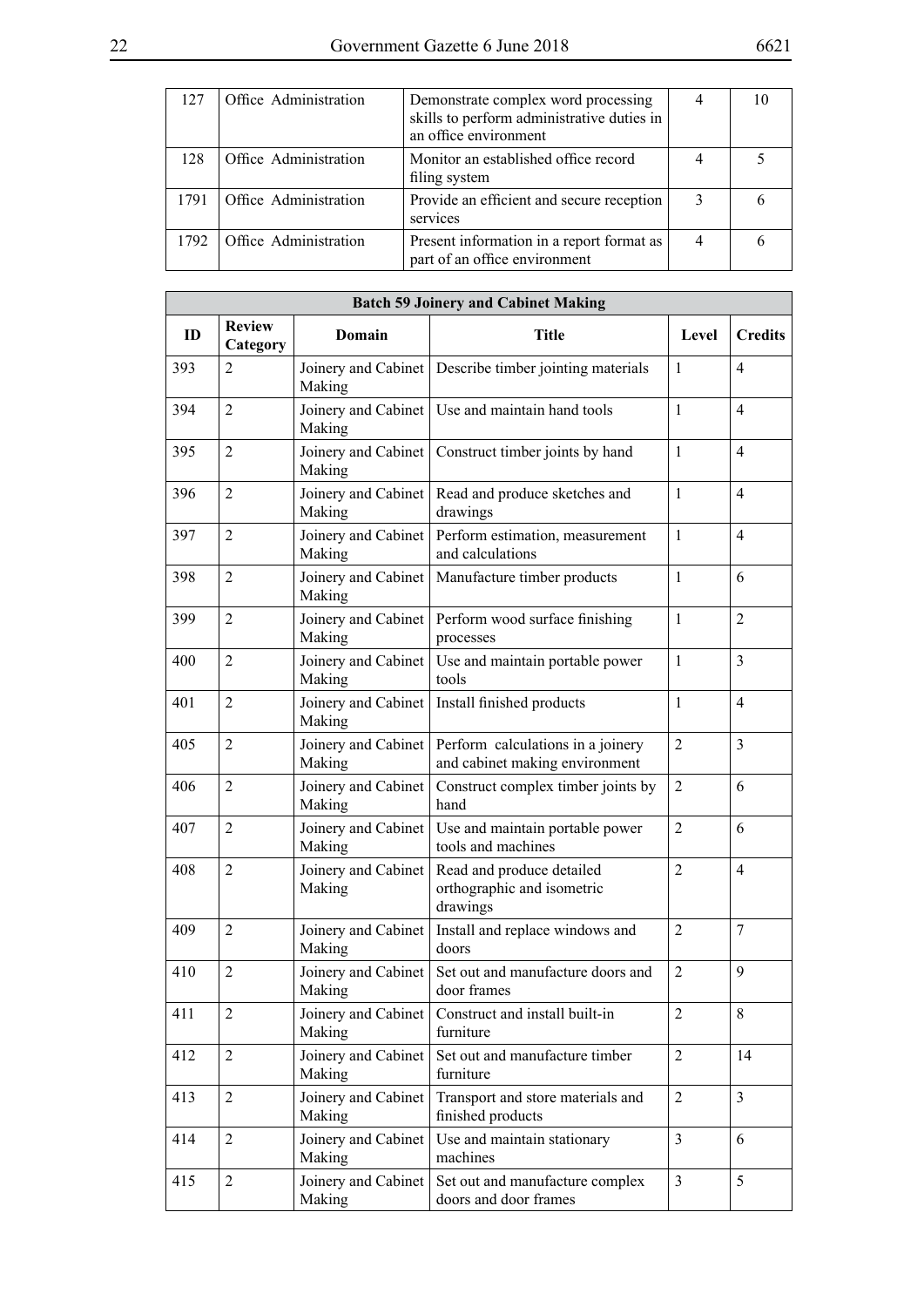F

| 416  | 2              | Joinery and Cabinet<br>Making                      | Manufacture and install built-in<br>cupboards                                         | 3              | 8              |
|------|----------------|----------------------------------------------------|---------------------------------------------------------------------------------------|----------------|----------------|
| 417  | $\overline{2}$ | Joinery and Cabinet<br>Making                      | Install complex doors and door<br>frames                                              | $\overline{3}$ | 6              |
| 418  | $\overline{2}$ | Joinery and Cabinet<br>Making                      | Set out and manufacture complex<br>timber windows and window<br>frames                | $\overline{3}$ | 6              |
| 419  | $\overline{2}$ | Joinery and Cabinet<br>Making                      | Perform glazing                                                                       | 3              | $\overline{4}$ |
| 420  | $\overline{2}$ | Joinery and Cabinet   Decorate furniture<br>Making |                                                                                       | $\overline{3}$ | $\overline{4}$ |
| 421  | $\overline{2}$ | Joinery and Cabinet<br>Making                      | Prepare costing estimation for<br>projects and products                               | $\overline{3}$ | $\overline{2}$ |
| 422  | $\overline{2}$ | Joinery and Cabinet<br>Making                      | Perform advanced machining<br>processes using stationary machines                     | $\overline{4}$ | $\overline{4}$ |
| 423  | $\overline{2}$ | Joinery and Cabinet<br>Making                      | Produce computer aided project<br>production drawings                                 | $\overline{4}$ | 5              |
| 424  | $\overline{2}$ | Joinery and Cabinet<br>Making                      | Construct complex timber joints<br>using machines                                     | $\overline{3}$ | 6              |
| 425  | $\overline{2}$ | Joinery and Cabinet<br>Making                      | Assemble and install wooden stairs                                                    | $\overline{4}$ | 5              |
| 427  | $\overline{2}$ | Joinery and Cabinet<br>Making                      | Set out and manufacture wooden<br>stair components for straight flight<br>stairs      | 4              | 8              |
| 428  | $\overline{2}$ | Joinery and Cabinet<br>Making                      | Set out and manufacture wooden<br>stair components for curved and<br>geometric stairs | 4              | 6              |
| 429  | $\overline{2}$ | Joinery and Cabinet<br>Making                      | Construct suspended ceilings                                                          | $\overline{4}$ | 5              |
| 430  | $\overline{2}$ | Joinery and Cabinet<br>Making                      | Construct wooden ceilings                                                             | 4              | 5              |
| 431  | $\overline{2}$ | Making                                             | Joinery and Cabinet   Construct wooden flooring                                       | $\overline{4}$ | 5              |
| 432  | $\overline{2}$ | Making                                             | Joinery and Cabinet   Set out and manufacture complex<br>timber furniture             | $\overline{4}$ | $\overline{7}$ |
| 433  | $\overline{2}$ | Joinery and Cabinet<br>Making                      | Renovate timber products                                                              | $\overline{4}$ | 3              |
| 502  | $\overline{2}$ | Joinery and Cabinet<br>Making                      | Produce furniture designs                                                             | 3              | $\overline{4}$ |
|      |                |                                                    | List of New Unit Standard for Joinery & Cabinet Making                                |                |                |
| 1711 |                | Joinery & Cabinet Making                           | Perform advanced wood surface<br>finishing processes                                  | $\overline{2}$ | $\overline{4}$ |

|      |                            | <b>Batch 57 Clothing Production</b>                       |                |                |
|------|----------------------------|-----------------------------------------------------------|----------------|----------------|
| ID   | Domain                     | Title                                                     | Level          | <b>Credits</b> |
| 143  | Clothing Production        | Construct basic pattern blocks                            |                | 10             |
| 1688 | Clothing Production        | Manipulate basic bodice and skirt blocks                  |                | 20             |
| 1689 | Clothing Production        | Lay out and mark fabrics to perform cutting<br>operations |                | 6              |
| 1690 | <b>Clothing Production</b> | Sew and press garments                                    |                | 16             |
| 1692 | Clothing Production        | Construct and grade pattern blocks                        | 2              | 10             |
| 1693 | Clothing Production        | Manipulate basic pattern blocks                           | 2              | 25             |
| 140  | Clothing Production        | Make a marker                                             | $\mathfrak{D}$ | 4              |

 $\overline{\phantom{0}}$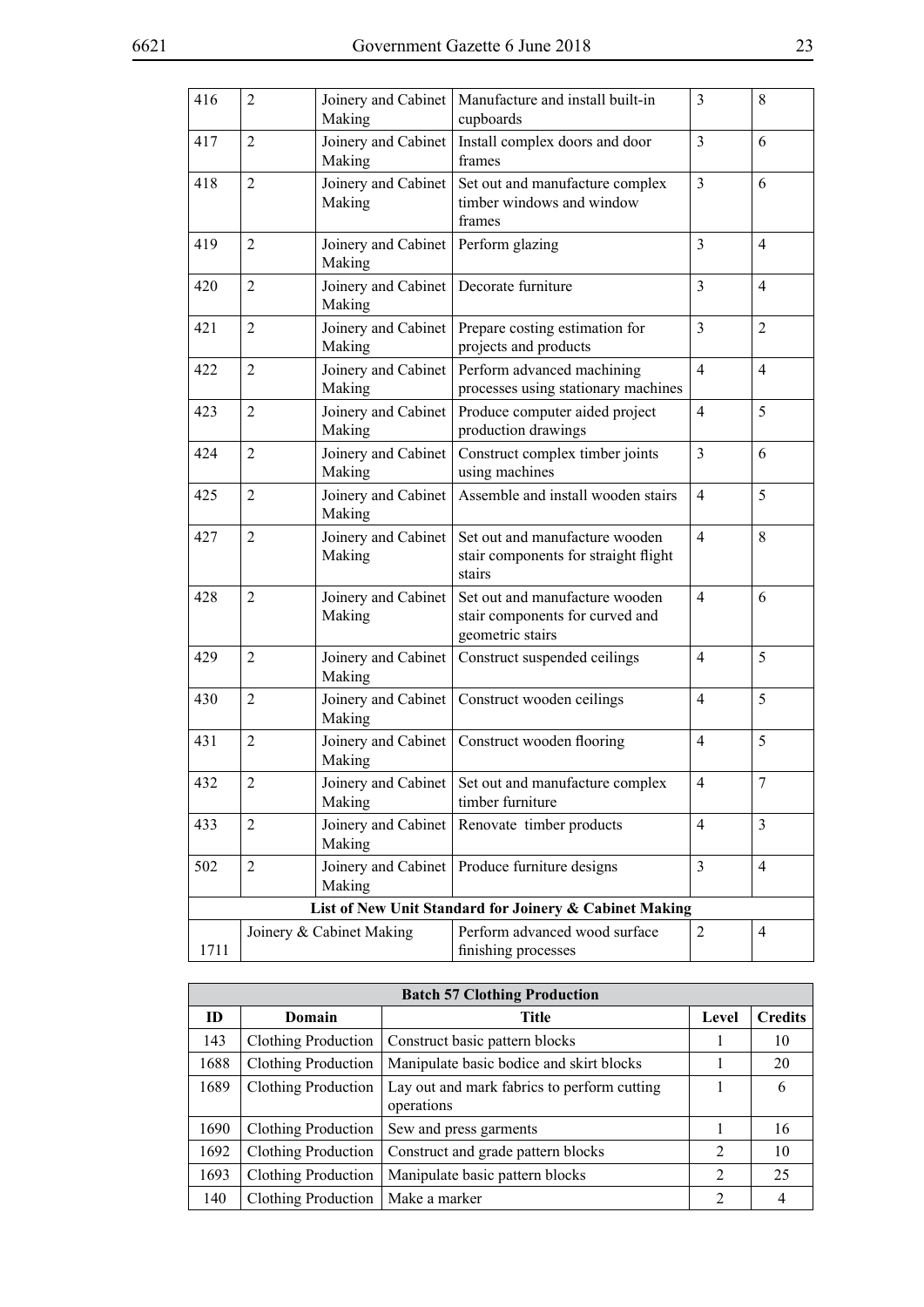| 1695 | <b>Clothing Production</b> | Perform cutting operations in a clothing<br>production environment                               | 2              | 8              |
|------|----------------------------|--------------------------------------------------------------------------------------------------|----------------|----------------|
| 1696 | <b>Clothing Production</b> | Perform sewing and pressing operations                                                           | $\overline{2}$ | 20             |
| 1698 | <b>Clothing Production</b> | Manipulate blocks into complex pattern                                                           | 3              | 25             |
| 1699 | <b>Clothing Production</b> | Perform cutting operations on complex<br>garments                                                | 3              | 5              |
| 1700 | <b>Clothing Production</b> | Perform sewing and pressing operations on<br>complex garments                                    | $\overline{3}$ | 16             |
| 1686 | <b>Clothing Production</b> | Produce fashion illustration and technical<br>drawings                                           | $\mathbf{1}$   | 6              |
| 1691 | <b>Clothing Production</b> | Produce and interpret fashion illustration and<br>technical drawings                             | $\overline{2}$ | 8              |
| 1697 | <b>Clothing Production</b> | Produce advanced fashion illustration and<br>technical drawings                                  | $\overline{3}$ | 10             |
| 1701 | <b>Clothing Production</b> | Produce fashion illustration and technical<br>drawings for menswear                              | 4              | 12             |
| 1702 | <b>Clothing Production</b> | Construct and grade menswear pattern blocks                                                      | 4              | 20             |
| 1703 | <b>Clothing Production</b> | Manipulate menswear pattern blocks                                                               | $\overline{4}$ | 20             |
| 1704 | <b>Clothing Production</b> | Perform cutting operations on menswear                                                           | 4              | $\overline{4}$ |
| 1705 | <b>Clothing Production</b> | Perform sewing and pressing operations on<br>menswear                                            | 4              | 16             |
|      |                            | <b>Batch 5766 Solar Instillation</b>                                                             |                |                |
| ID   | Domain                     | <b>Title</b>                                                                                     | Level          | <b>Credits</b> |
| 1641 | Solar Installation         | Apply safety rules and regulations in a solar<br>energy installation environment                 | 1              | 3              |
| 1642 | Solar Installation         | Demonstrate basic knowledge of electricity                                                       | $\mathbf{1}$   | $\overline{2}$ |
|      |                            |                                                                                                  |                |                |
| 1643 | Solar Installation         | Demonstrate basic knowledge of<br>environmental issues relating to solar energy<br>installations | 1              | $\overline{4}$ |
| 1644 | Solar Installation         | Demonstrate correct use of basic measuring<br>instruments                                        | $\mathbf{1}$   | $\overline{2}$ |
| 1645 | Solar Installation         | Demonstrate knowledge of plumbing<br>principles                                                  | $\mathbf{1}$   | 5              |
| 1646 | Solar Installation         | Demonstrate knowledge of solar energy<br>technologies                                            | $\mathbf{1}$   | 4              |
| 1647 | Solar Installation         | Draw and interpret basic technical drawings                                                      | 1              | 5              |
| 1648 | Solar Installation         | Install basic solar home systems                                                                 | $\mathbf{1}$   | 6              |
| 1649 | Solar Installation         | Perform basic estimations, measurements and<br>calculations                                      | 1              | 6              |
| 1650 | Solar Installation         | Use and maintain electrical and mechanical<br>tools for solar equipment installations            | $\mathbf{1}$   | $\overline{3}$ |
| 1651 | Solar Installation         | Demonstrate basic computer literacy                                                              | 2              | $\mathfrak{Z}$ |
| 1652 | Solar Installation         | Demonstrate correct use of advanced<br>measuring instruments                                     | $\overline{2}$ | $\overline{3}$ |
| 1653 | Solar Installation         | Demonstrate knowledge of photo-voltaic<br>technology                                             | $\overline{2}$ | $\overline{3}$ |
| 1654 | Solar Installation         | Demonstrate knowledge of solar water heating<br>principles and technologies                      | $\overline{2}$ | $\overline{3}$ |
| 1655 | Solar Installation         | Develop, interpret and apply intermediate<br>technical drawings                                  | 2              | 5              |
| 1656 | Solar Installation         | <b>Install Photovoltaic Pumps</b>                                                                | $\overline{2}$ | $\overline{4}$ |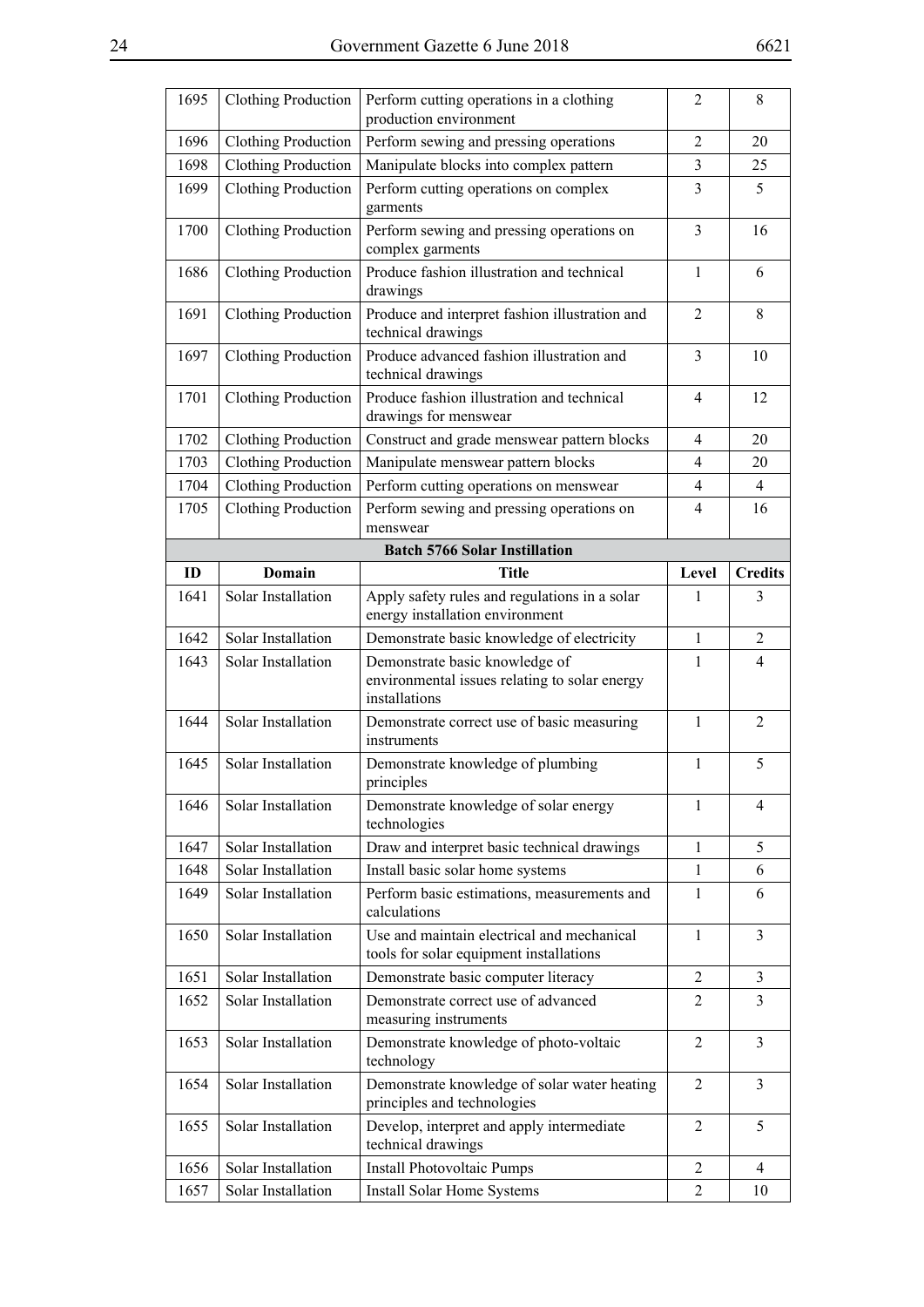| 1658 | Solar Installation               | Install one collector Solar Water Heater                                         | $\overline{2}$           | 10             |
|------|----------------------------------|----------------------------------------------------------------------------------|--------------------------|----------------|
| 1659 | Solar Installation               | Prepare mounting structures                                                      | 2                        | 3              |
| 1660 | Solar Installation               | Carry out basic administrative duties                                            | 3                        | $\mathfrak{Z}$ |
| 1661 | Solar Installation               | Commission basic Solar Home Systems and<br>Photovoltaic Pumping systems          | 3                        | 5              |
| 1662 | Solar Installation               | Demonstrate advanced computer applications<br>skills                             | 3                        | $\overline{4}$ |
| 1663 | Solar Installation               | Demonstrate advanced knowledge of<br>environmental and sustainability issues     | 3                        | $\overline{4}$ |
| 1664 | Solar Installation               | Demonstrate knowledge of Alternating Current<br>principles                       | 3                        | $\overline{4}$ |
| 1665 | Solar Installation               | Demonstrate knowledge of energy storage<br>technologies                          | 3                        | $\overline{4}$ |
| 1666 | Solar Installation               | Design basic Solar Home System                                                   | $\overline{3}$           | $\overline{3}$ |
| 1667 | Solar Installation               | Design basic domestic Solar Water Heater                                         | 3                        | $\mathfrak{Z}$ |
| 1668 | Solar Installation               | Design Photovoltaic Pumping                                                      | 3                        | $\mathfrak{Z}$ |
| 1669 | Solar Installation               | Develop and interpret advanced technical<br>drawings                             | 3                        | 6              |
| 1670 | Solar Installation               | Install Solar Home System (up to DB and to<br>load)                              | 3                        | 10             |
| 1671 | Solar Installation               | Install Solar Water Heating (200 litres and<br>above including preheating)       | 3                        | 10             |
| 1672 | Solar Installation               | Repair Solar Home Systems                                                        | 3                        | $\overline{3}$ |
| 1673 | Solar Installation               | Manufacture mounting structures                                                  | 3                        | $\overline{4}$ |
| 1674 | Solar Installation               | Maintain and troubleshoot photovoltaic<br>pumping systems                        | 4                        | 7              |
| 1675 | Solar Installation               | Maintain and troubleshoot Solar Home System                                      | $\overline{4}$           | $\overline{3}$ |
| 1676 | Solar Installation               | Design advanced Solar Home Systems                                               | $\overline{4}$           | 8              |
| 1677 | Solar Installation               | Design advanced solar water heaters                                              | $\overline{4}$           | 8              |
| 1678 | Solar Installation               | Perform advanced administrative duties                                           | $\overline{4}$           | $\overline{3}$ |
| 1679 | Solar Installation               | Commission solar home systems and<br>photovoltaic pump systems                   | $\overline{\mathcal{A}}$ | 10             |
| 1680 | Solar Installation               | Demonstrate environmental awareness                                              | 5                        | 5              |
| 1681 | Solar Installation               | Demonstrate knowledge of thermodynamics                                          | 5                        | $\tau$         |
| 1682 | Solar Installation               | Demonstrate special applications of hybrid and<br>grid tied Photovoltaic systems | 5                        | 10             |
| 1683 | Solar Installation               | Demonstrate knowledge of special Solar<br>Thermal applications                   | 5                        | 10             |
| 1684 | Solar Installation               | Manage business, financial and legal<br>requirements for a solar energy business | 5                        | 6              |
| 1685 | Solar Installation<br>Technician | Utilise specialized computer applications                                        | 5                        | $\overline{7}$ |

| <b>NQF</b><br>ID | <b>Oualification Title</b>                                                                   | <b>NQF</b><br>Level |
|------------------|----------------------------------------------------------------------------------------------|---------------------|
| Q0920            | National Vocational Certificate in Solar Equipment Installation and<br>Maintenance (Level 1) |                     |
| Q0921            | National Vocational Certificate in Solar Equipment Installation and<br>Maintenance (Level 2) |                     |
| Q0922            | National Vocational Certificate in Solar Equipment Installation and<br>Maintenance (Level 3) |                     |